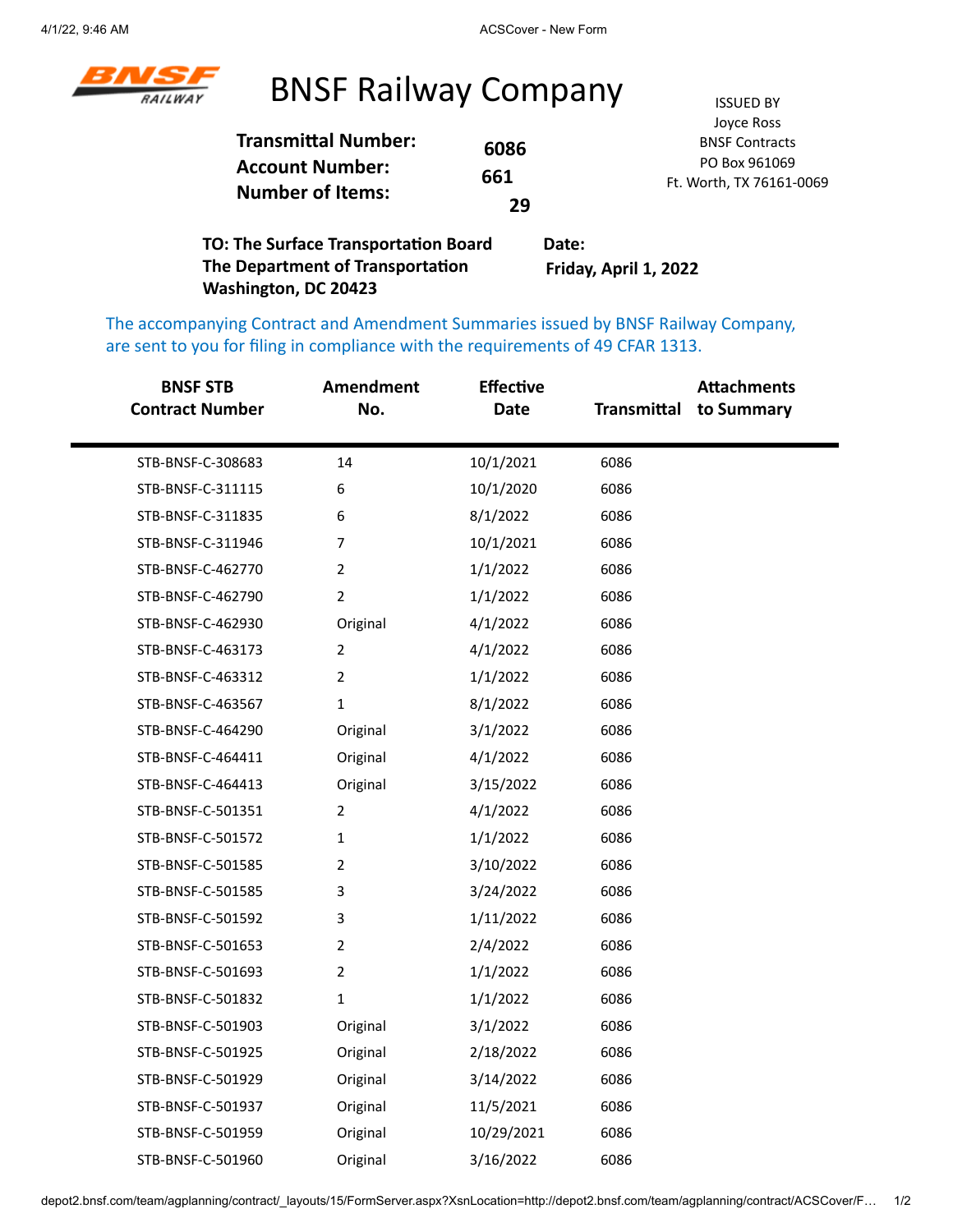4/1/22, 9:46 AM ACSCover - New Form

| STB-BNSF-C-501965 | Original | 2/24/2022 | 6086 |
|-------------------|----------|-----------|------|
| STB-BNSF-C-501992 | Original | 3/20/2022 | 6086 |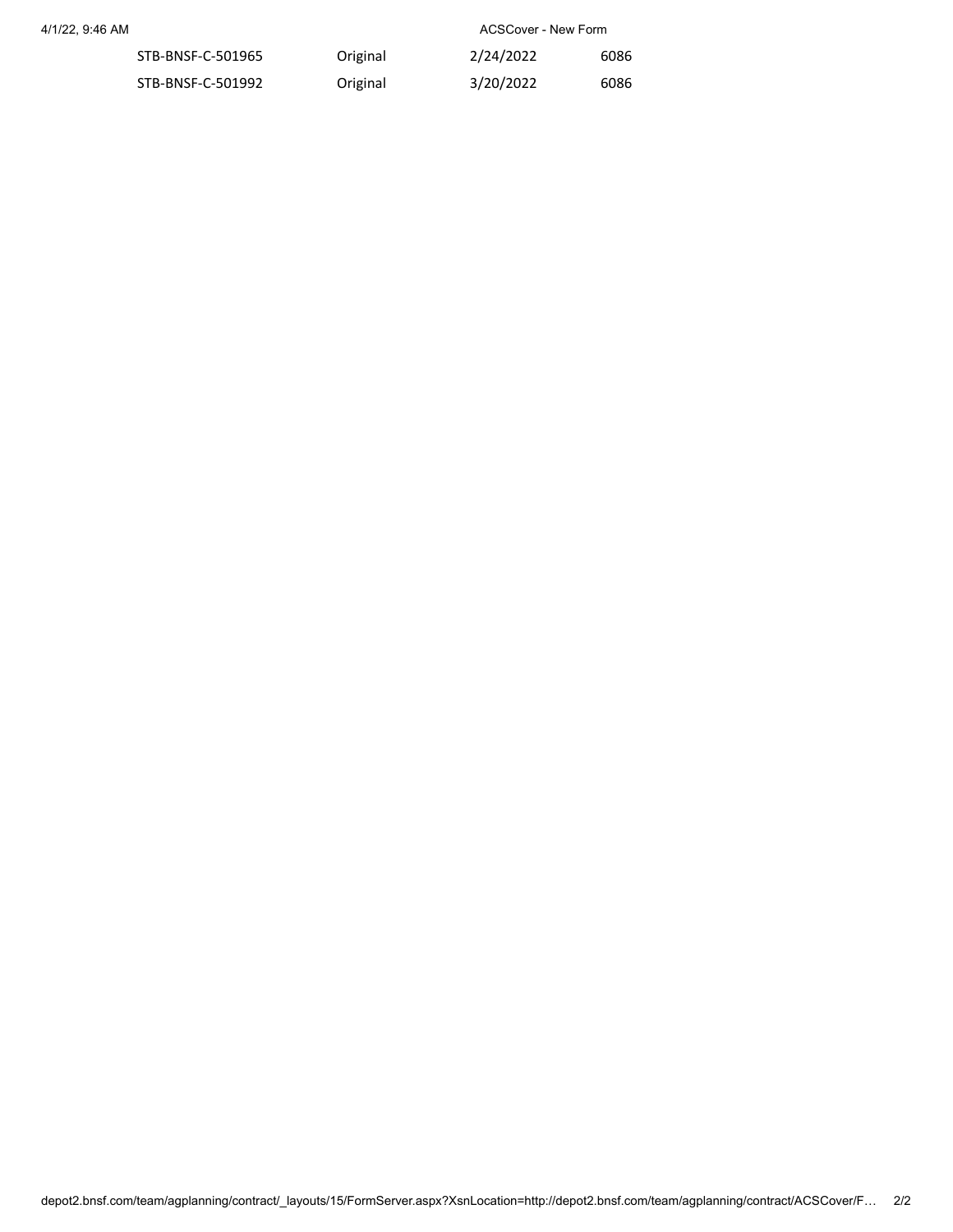4/1/22, 8:40 AM **ACS** - New Form



## BNSF Railway Company

Amended Contract Summary

ISSUED BY Joyce Ross BNSF Contracts PO Box 961069 Ft. Worth, TX 76161-0069

| <b>STB Number</b>                      | Amendment<br><b>Number</b> | <b>Issued</b>  | <b>Effective</b>      |
|----------------------------------------|----------------------------|----------------|-----------------------|
| STB-BNSF-C-308683                      | 14                         | $\ 4/1/2022\ $ | 10/1/2021             |
| Attachments that apply to this Summary |                            |                |                       |
| <b>Item 5 - Participating Carriers</b> |                            |                | Item 25 - Destination |

BNSF Railway Company P. O. Box 961069 Ft. Worth, TX 76161-0069

### **Item 25 - Destinations**

All BNSF US Stations as listed in: See Tariff item 4022

**Item 10 - Commodity**

01132-Corn

**Term of Contract:** September 30, 2022

**Effective Date:** October 01, 2021

**Item 35 - Rail Car Data**

**Item 30 - Duration of Contract**

No dedicated rail equipment

**Item 15 - Shipper**

Gavilon Grain LLC

## **Item 20 - Origins**

All BNSF US Stations as listed in: See Tariff item 4022

**Item 40 - Special Features**

Allowance

### **Item 45 - Base Rate and Charges**

Price book rates in price book BNSF 4022-series

### **Item 50 - Volume**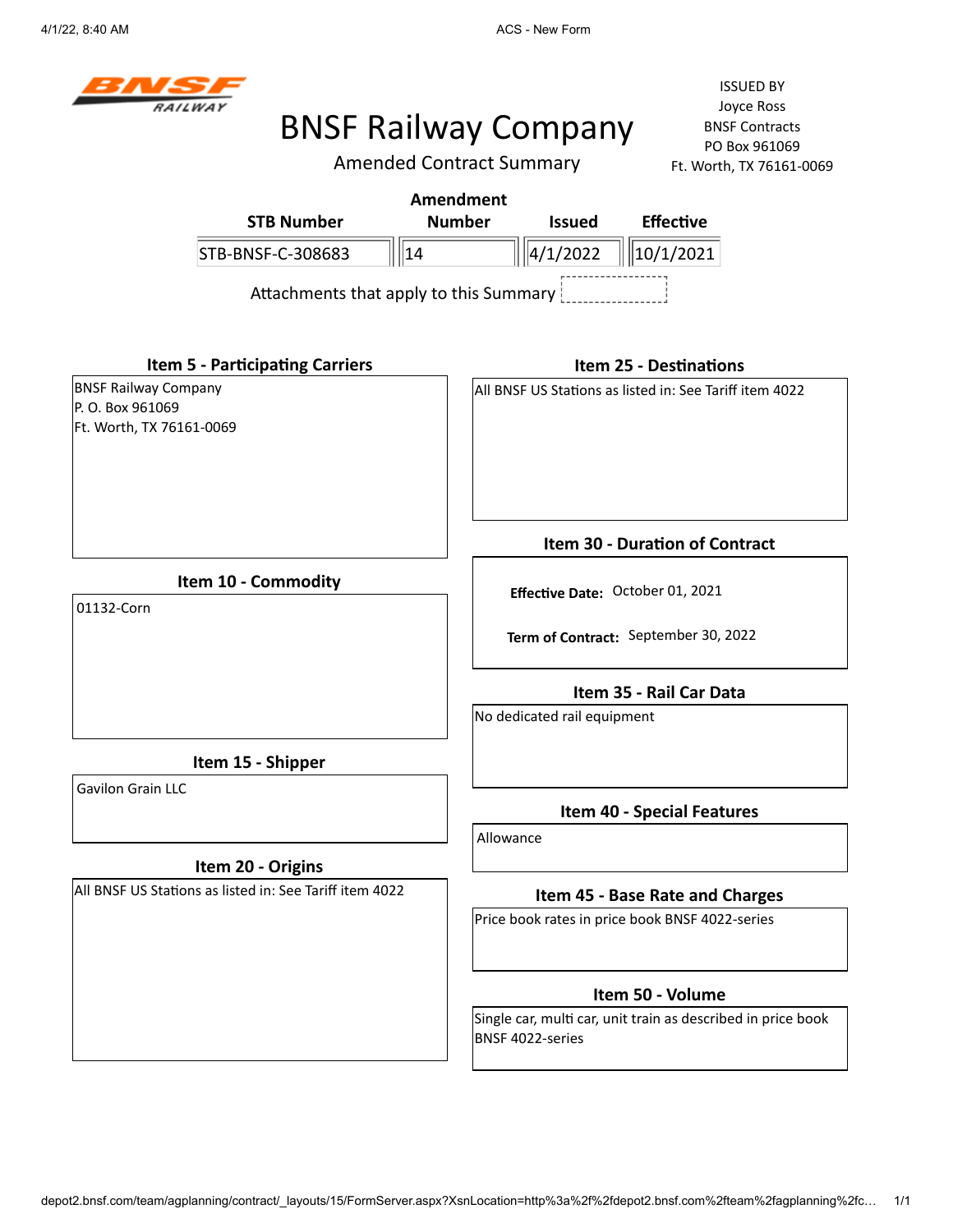4/1/22, 8:48 AM **ACS** - New Form



# BNSF Railway Company

Amended Contract Summary

ISSUED BY Joyce Ross BNSF Contracts PO Box 961069  $51 - 0069$ 

|                                                                             | <b>Amended Contract Summary</b>        |                             | Ft. Worth, TX 76161-0                                   |
|-----------------------------------------------------------------------------|----------------------------------------|-----------------------------|---------------------------------------------------------|
|                                                                             | <b>Amendment</b>                       |                             |                                                         |
| <b>STB Number</b>                                                           | <b>Number</b>                          | <b>Issued</b>               | <b>Effective</b>                                        |
| STB-BNSF-C-311115                                                           | $\ 6$                                  | 4/1/2022                    | 10/1/2020                                               |
|                                                                             | Attachments that apply to this Summary |                             |                                                         |
| <b>Item 5 - Participating Carriers</b>                                      |                                        |                             | <b>Item 25 - Destinations</b>                           |
| <b>BNSF Railway Company</b><br>P. O. Box 961069<br>Ft. Worth, TX 76161-0069 |                                        |                             | All BNSF US Stations as listed in: See Tariff item 4022 |
|                                                                             |                                        |                             | <b>Item 30 - Duration of Contract</b>                   |
| Item 10 - Commodity<br>01132-Corn                                           |                                        |                             | Effective Date: October 01, 2020                        |
|                                                                             |                                        |                             | Term of Contract: September 30, 2022                    |
|                                                                             |                                        |                             | Item 35 - Rail Car Data                                 |
|                                                                             |                                        | No dedicated rail equipment |                                                         |
| Item 15 - Shipper                                                           |                                        |                             |                                                         |
| Scoular Grain Co                                                            |                                        |                             | <b>Item 40 - Special Features</b>                       |
|                                                                             |                                        | Allowance                   |                                                         |
| Item 20 - Origins                                                           |                                        |                             |                                                         |
| All BNSF US Stations as listed in: See Tariff item 4022                     |                                        |                             | Item 45 - Base Rate and Charges                         |
|                                                                             |                                        |                             | Price book rates in price book BNSF 4022-series         |
|                                                                             |                                        |                             | Item 50 - Volume                                        |
|                                                                             |                                        |                             |                                                         |

Single car, multi car, unit train as described in price book BNSF 4022-series

depot2.bnsf.com/team/agplanning/contract/\_layouts/15/FormServer.aspx?XsnLocation=http%3a%2f%2fdepot2.bnsf.com%2fteam%2fagplanning%2fc… 1/1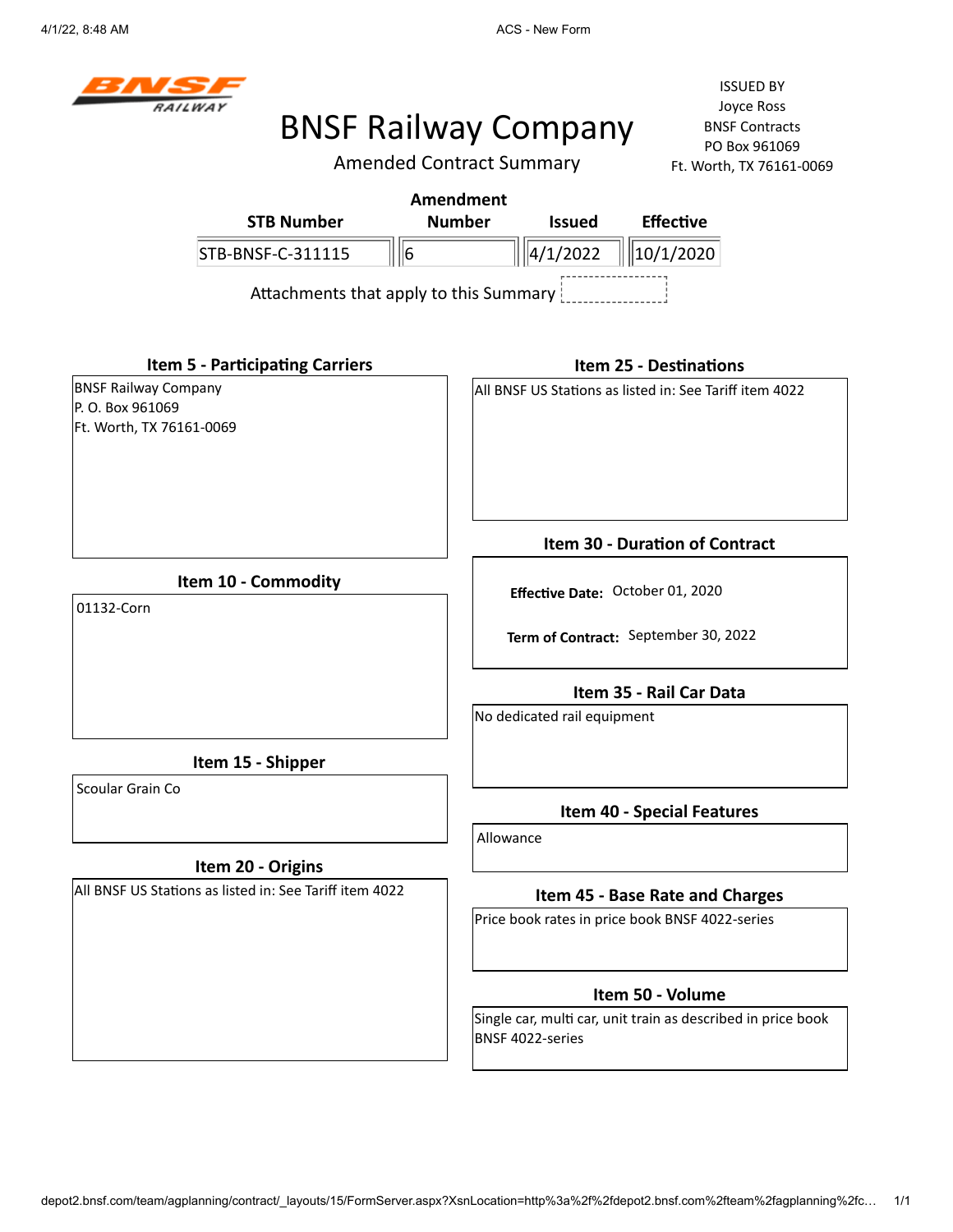4/1/22, 8:43 AM **ACS** - New Form



# BNSF Railway Company

Amended Contract Summary

ISSUED BY Joyce Ross BNSF Contracts PO Box 961069 Ft. Worth, TX 76161-0069

|                                                                              | Amendment                                                |  |
|------------------------------------------------------------------------------|----------------------------------------------------------|--|
| <b>STB Number</b>                                                            | <b>Effective</b><br><b>Number</b><br><b>Issued</b>       |  |
| STB-BNSF-C-311835<br>16                                                      | 4/1/2022<br>8/1/2022                                     |  |
| Attachments that apply to this Summary                                       |                                                          |  |
| <b>Item 5 - Participating Carriers</b>                                       | <b>Item 25 - Destinations</b>                            |  |
| <b>BNSF Railway Company</b><br>IP. O. Box 961069<br>Ft. Worth, TX 76161-0069 | IAII BNSF US Stations as listed in: See Tariff item 4022 |  |

**Item 10 - Commodity**

01137-Wheat

**Item 15 - Shipper**

Miller Milling Company Inc

## **Item 20 - Origins**

All BNSF US Stations as listed in: See Tariff item 4022

**Item 30 - Duration of Contract**

**Effective Date:** August 01, 2022

**Term of Contract:** July 31, 2023

**Item 35 - Rail Car Data**

No dedicated rail equipment

**Item 40 - Special Features**

Allowance

### **Item 45 - Base Rate and Charges**

Price book rates in price book BNSF 4022-series

### **Item 50 - Volume**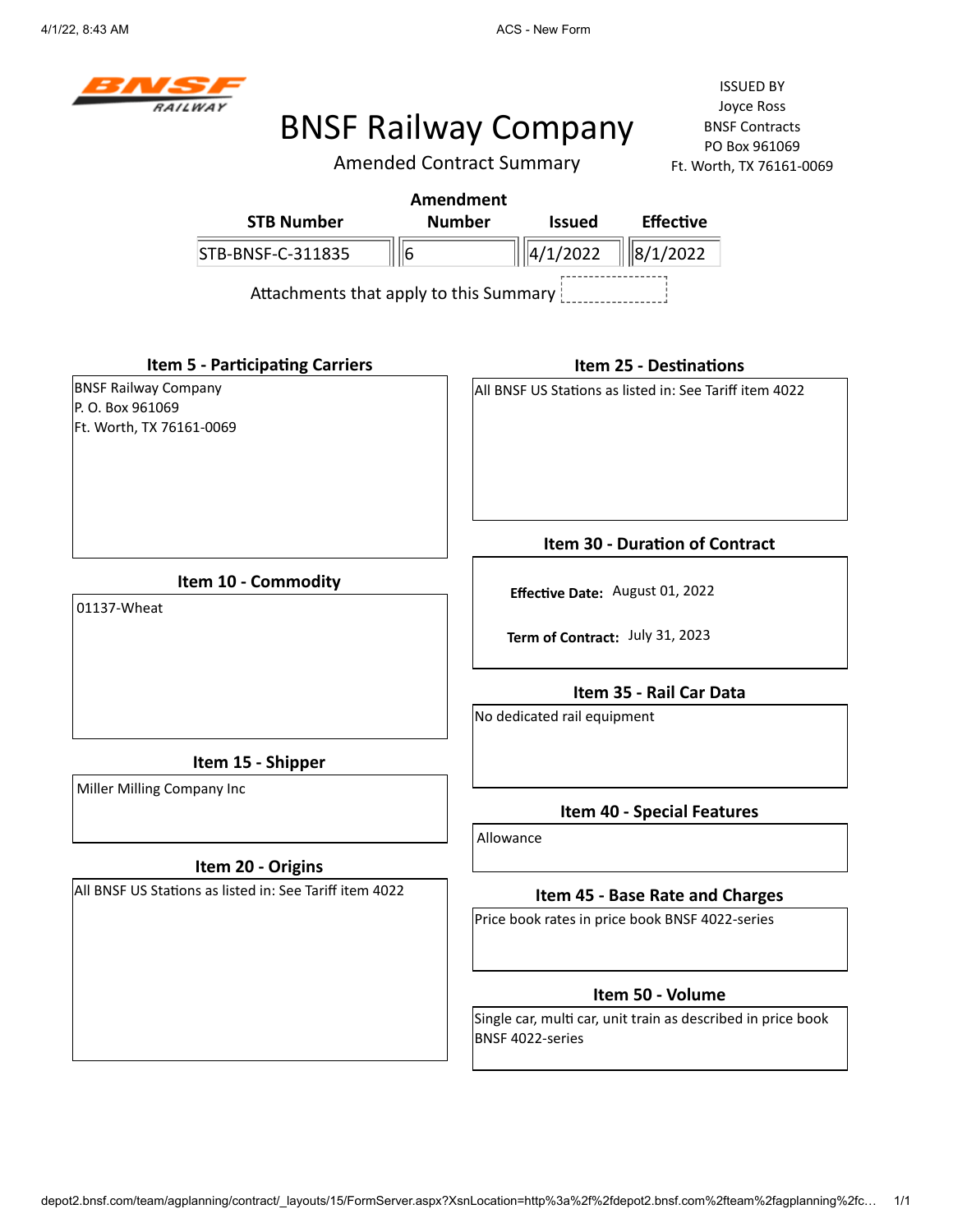4/1/22, 8:45 AM ACS - New Form



## BNSF Railway Company

Amended Contract Summary

ISSUED BY Joyce Ross BNSF Contracts PO Box 961069 51-0069

|                                                                             | <b>Amended Contract Summary</b><br>Ft. Worth, TX 76161-0 |
|-----------------------------------------------------------------------------|----------------------------------------------------------|
|                                                                             | <b>Amendment</b>                                         |
| <b>STB Number</b>                                                           | <b>Number</b><br><b>Effective</b><br><b>Issued</b>       |
| STB-BNSF-C-311946<br>$\parallel$ 7                                          | $\ 4/1/2022$<br>$\ 10/1/2021$                            |
|                                                                             |                                                          |
| <b>Item 5 - Participating Carriers</b>                                      | <b>Item 25 - Destinations</b>                            |
| <b>BNSF Railway Company</b><br>P. O. Box 961069<br>Ft. Worth, TX 76161-0069 | All BNSF US Stations as listed in: See Tariff item 4022  |
|                                                                             | Item 30 - Duration of Contract                           |
| Item 10 - Commodity<br>01132-Corn                                           | Effective Date: October 01, 2021                         |
|                                                                             | Term of Contract: September 30, 2022                     |
|                                                                             | Item 35 - Rail Car Data                                  |
|                                                                             | No dedicated rail equipment                              |
| Item 15 - Shipper                                                           |                                                          |
| Heartland Co-Op                                                             | <b>Item 40 - Special Features</b>                        |
|                                                                             | Allowance                                                |
| Item 20 - Origins                                                           |                                                          |
| All BNSF US Stations as listed in: See Tariff item 4022                     | Item 45 - Base Rate and Charges                          |
|                                                                             | Price book rates in price book BNSF 4022-series          |
|                                                                             | Item 50 - Volume                                         |

Single car, multi car, unit train as described in price book BNSF 4022-series

depot2.bnsf.com/team/agplanning/contract/\_layouts/15/FormServer.aspx?XsnLocation=http%3a%2f%2fdepot2.bnsf.com%2fteam%2fagplanning%2fc… 1/1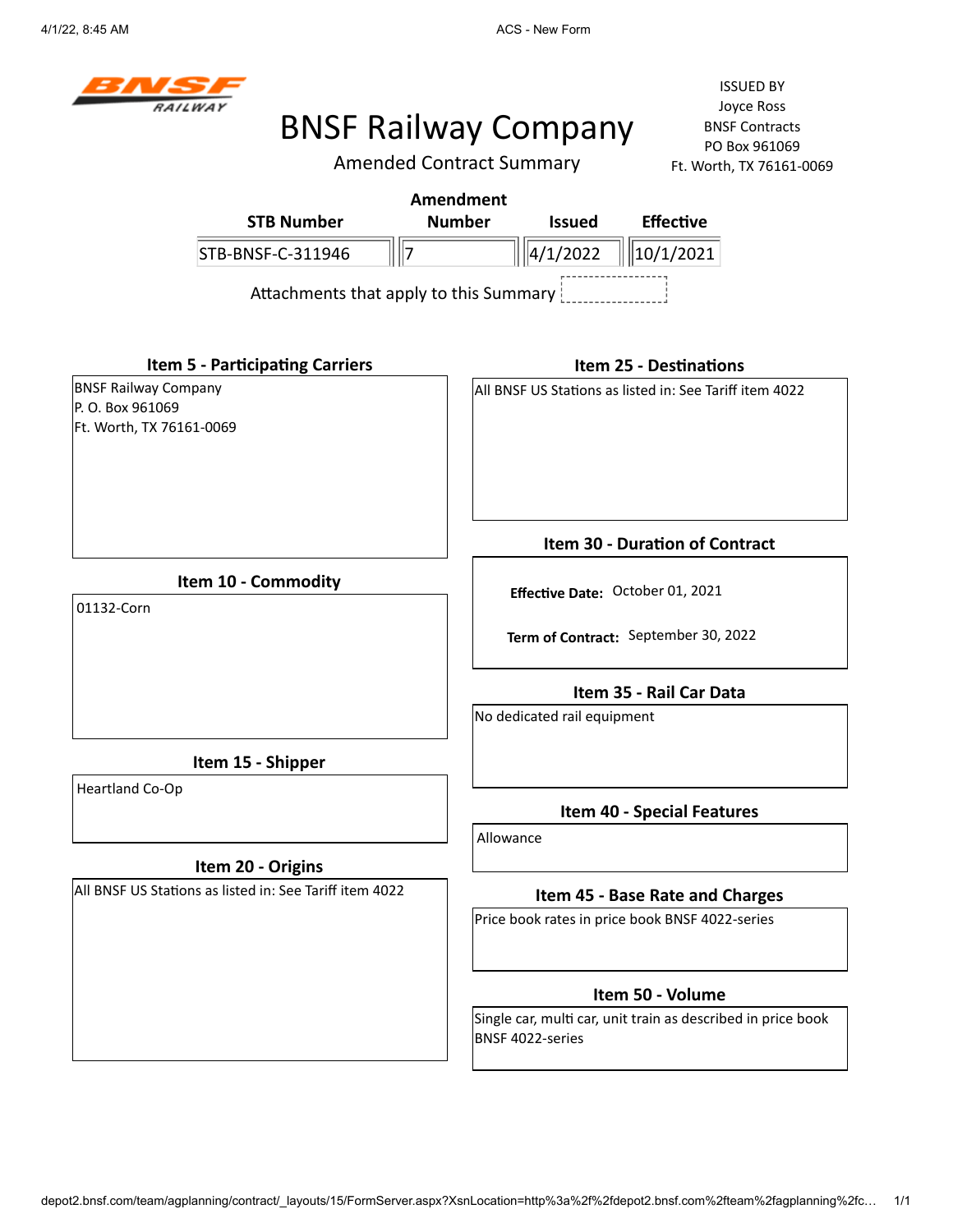4/1/22, 8:51 AM **ACS** - New Form



# BNSF Railway Company

Amended Contract Summary

ISSUED BY Joyce Ross BNSF Contracts PO Box 961069 Ft. Worth, TX 76161-0069

| Amendment                              |               |                 |                  |  |  |  |
|----------------------------------------|---------------|-----------------|------------------|--|--|--|
| <b>STB Number</b>                      | <b>Number</b> | <b>Issued</b>   | <b>Effective</b> |  |  |  |
| STB-BNSF-C-462770                      |               | $\ \ $ 4/1/2022 | $\ \ 1/1/2022\ $ |  |  |  |
| Attachments that apply to this Summary |               |                 |                  |  |  |  |

**Item 5 - Participating Carriers**

BNSF Railway Company P. O. Box 961069 Ft. Worth, TX 76161-0069

#### **Item 25 - Destinations**

All BNSF US Stations as listed in: See Tariff item 4022

**Item 10 - Commodity**

01137-Wheat

**Item 15 - Shipper**

Bunge Comercial SA DE CV

### **Item 20 - Origins**

All BNSF US Stations as listed in: See Tariff item 4022

**Item 30 - Duration of Contract**

**Effective Date:** January 01, 2022

**Term of Contract:** May 31, 2022

**Item 35 - Rail Car Data**

No dedicated rail equipment

**Item 40 - Special Features**

Allowance

### **Item 45 - Base Rate and Charges**

Price book rates in price book BNSF 4022-series

### **Item 50 - Volume**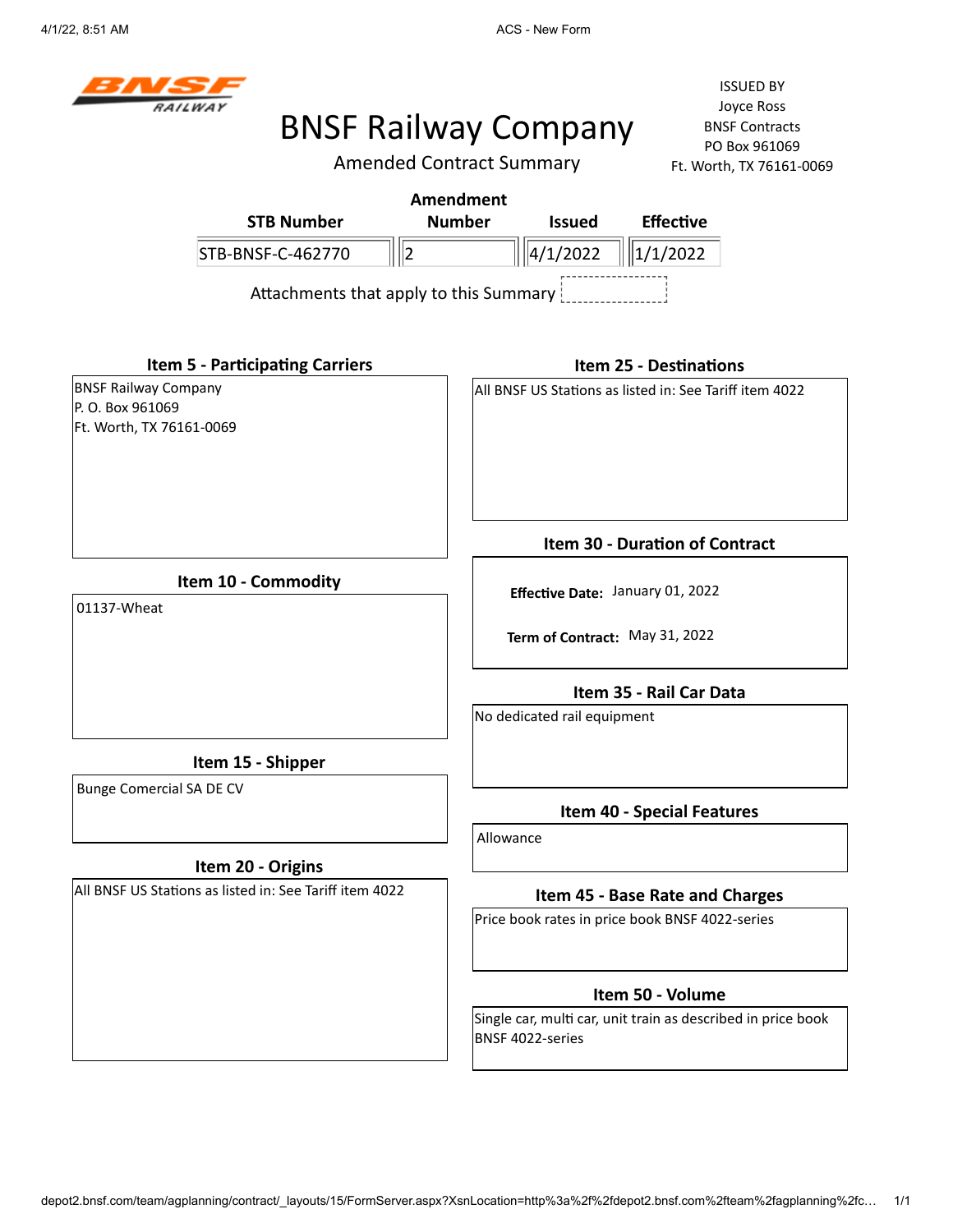4/1/22, 8:52 AM **ACS** - New Form



## BNSF Railway Company

Amended Contract Summary

ISSUED BY Joyce Ross BNSF Contracts PO Box 961069 Ft. Worth, TX 76161-0069

| Amendment                              |               |                                  |                  |  |  |
|----------------------------------------|---------------|----------------------------------|------------------|--|--|
| <b>STB Number</b>                      | <b>Number</b> | <b>Issued</b>                    | <b>Effective</b> |  |  |
| STB-BNSF-C-462790                      |               | $\  \ 4/1/2022 \  \ 1/1/2022 \ $ |                  |  |  |
| Attachments that apply to this Summary |               |                                  |                  |  |  |

**Item 5 - Participating Carriers**

BNSF Railway Company P. O. Box 961069 Ft. Worth, TX 76161-0069

### **Item 25 - Destinations**

**Item 30 - Duration of Contract**

**Effective Date:** January 01, 2022

**Term of Contract:** May 31, 2022

All BNSF US Stations as listed in: See Tariff item 4022

**Item 10 - Commodity**

01137-Wheat

No dedicated rail equipment

**Item 15 - Shipper**

Fabrica De Harinas Elizondo SA DE CV

### **Item 20 - Origins**

All BNSF US Stations as listed in: See Tariff item 4022

**Item 40 - Special Features**

**Item 35 - Rail Car Data**

Allowance

### **Item 45 - Base Rate and Charges**

Price book rates in price book BNSF 4022-series

### **Item 50 - Volume**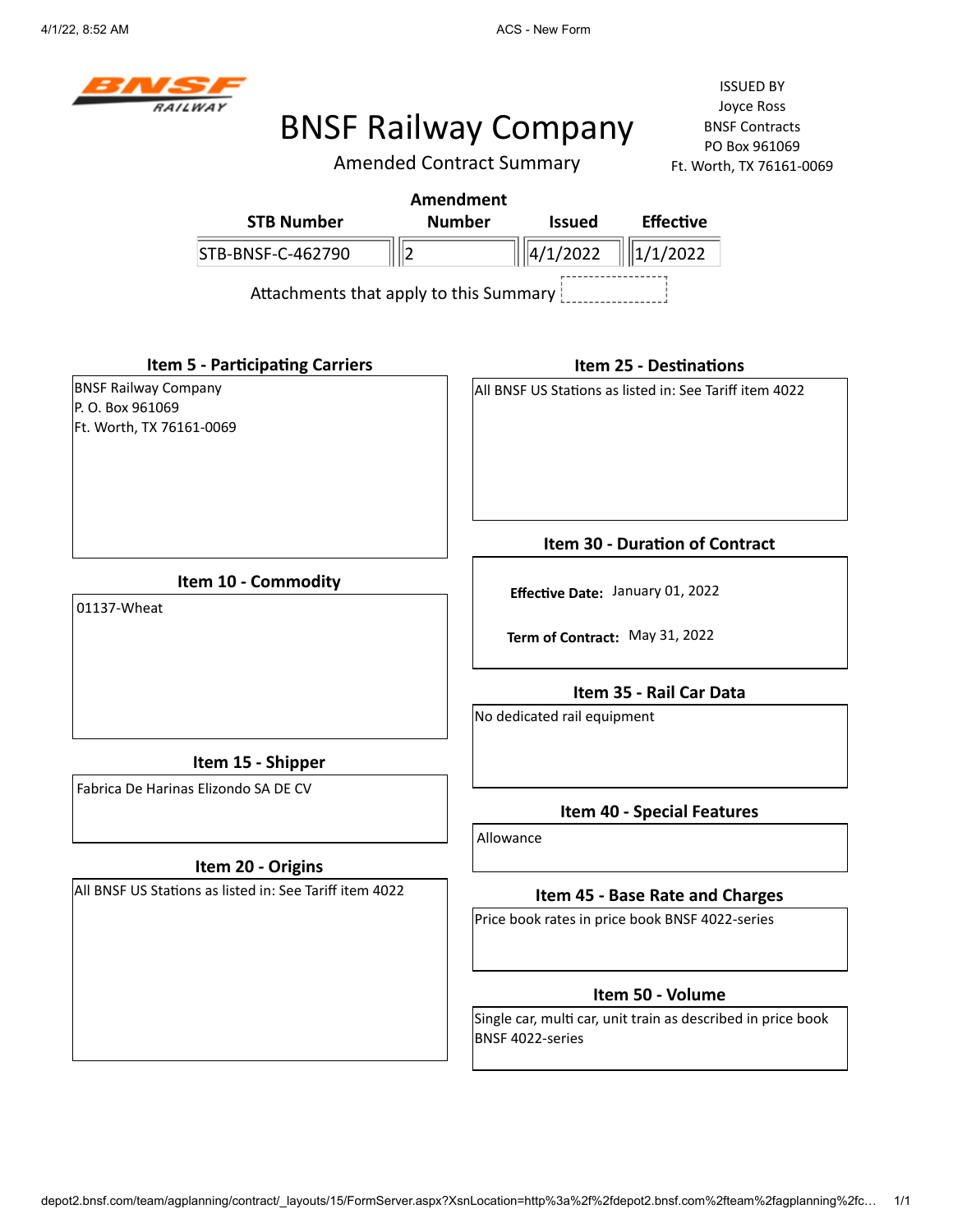4/1/22, 8:54 AM ACS - New Form



# BNSF Railway Company

Amended Contract Summary

|                                                                             | <b>STB Number</b>                                       | <b>Amendment</b><br><b>Number</b> | <b>Issued</b>                                                                    | <b>Effective</b>                                                   |  |
|-----------------------------------------------------------------------------|---------------------------------------------------------|-----------------------------------|----------------------------------------------------------------------------------|--------------------------------------------------------------------|--|
|                                                                             | STB-BNSF-C-462930                                       | Original                          | 4/1/2022                                                                         | 4/1/2022                                                           |  |
|                                                                             | Attachments that apply to this Summary                  |                                   |                                                                                  |                                                                    |  |
|                                                                             | <b>Item 5 - Participating Carriers</b>                  |                                   |                                                                                  | <b>Item 25 - Destinations</b>                                      |  |
| <b>BNSF Railway Company</b><br>P. O. Box 961069<br>Ft. Worth, TX 76161-0069 |                                                         |                                   | All BNSF US Stations as listed in: See Tariff item 4022                          |                                                                    |  |
|                                                                             |                                                         |                                   |                                                                                  | Item 30 - Duration of Contract                                     |  |
| Item 10 - Commodity<br>01131-Barley                                         |                                                         |                                   |                                                                                  | Effective Date: April 01, 2022<br>Term of Contract: March 31, 2025 |  |
|                                                                             |                                                         |                                   | No dedicated rail equipment                                                      | Item 35 - Rail Car Data                                            |  |
|                                                                             | Item 15 - Shipper                                       |                                   |                                                                                  |                                                                    |  |
|                                                                             | Molson Coors Beverage Company USA LLC & Molson Co       |                                   |                                                                                  | <b>Item 40 - Special Features</b>                                  |  |
|                                                                             | Item 20 - Origins                                       |                                   | None                                                                             |                                                                    |  |
|                                                                             | All BNSF US Stations as listed in: See Tariff item 4022 |                                   |                                                                                  | Item 45 - Base Rate and Charges                                    |  |
|                                                                             |                                                         |                                   | Price book rates in price book BNSF 4022-series                                  |                                                                    |  |
|                                                                             |                                                         |                                   |                                                                                  | Item 50 - Volume                                                   |  |
|                                                                             |                                                         |                                   | Single car, multi car, unit train as described in price book<br>BNSF 4022-series |                                                                    |  |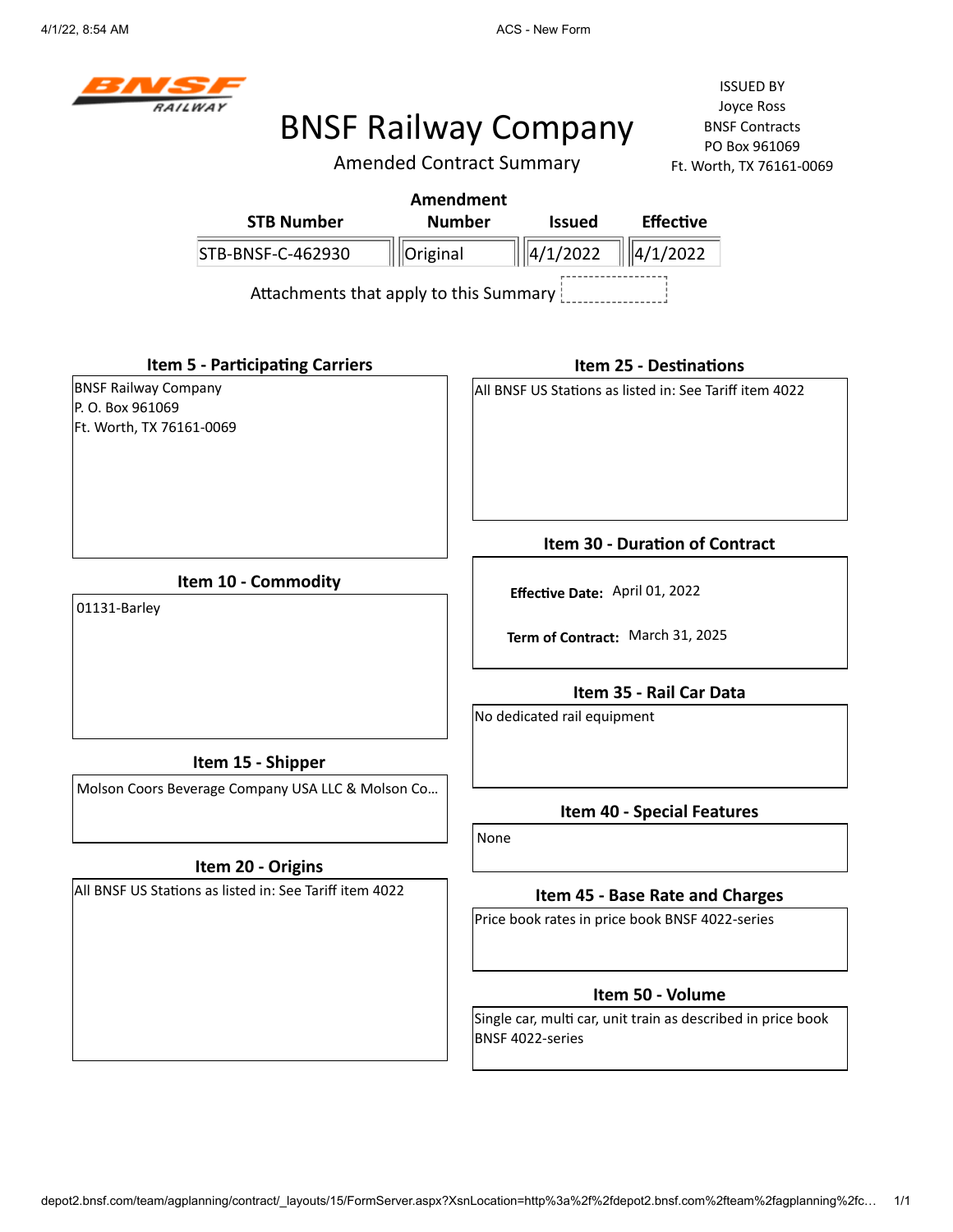4/1/22, 8:46 AM **ACS** - New Form



# BNSF Railway Company

Amended Contract Summary

ISSUED BY Joyce Ross BNSF Contracts PO Box 961069 Ft. Worth, TX 76161-0069

|                                        | Amendment     |                 |                  |  |  |
|----------------------------------------|---------------|-----------------|------------------|--|--|
| <b>STB Number</b>                      | <b>Number</b> | <b>Issued</b>   | <b>Effective</b> |  |  |
| STB-BNSF-C-463173                      |               | $\ \ $ 4/1/2022 | $\ \ 4/1/2022\ $ |  |  |
| Attachments that apply to this Summary |               |                 |                  |  |  |

**Item 5 - Participating Carriers**

BNSF Railway Company P. O. Box 961069 Ft. Worth, TX 76161-0069

### **Item 25 - Destinations**

All BNSF US Stations as listed in: See Tariff item 4022

**Item 10 - Commodity**

01132-Corn 01136-Sorghum Grains

**Item 15 - Shipper**

Granos Y Servicious Integrales SA DE CV

### **Item 20 - Origins**

All BNSF US Stations as listed in: See Tariff item 4022

**Item 30 - Duration of Contract**

**Effective Date:** April 01, 2022

**Term of Contract:** December 31, 2022

**Item 35 - Rail Car Data**

No dedicated rail equipment

## **Item 40 - Special Features**

Allowance

### **Item 45 - Base Rate and Charges**

Price book rates in price book BNSF 4022-series

### **Item 50 - Volume**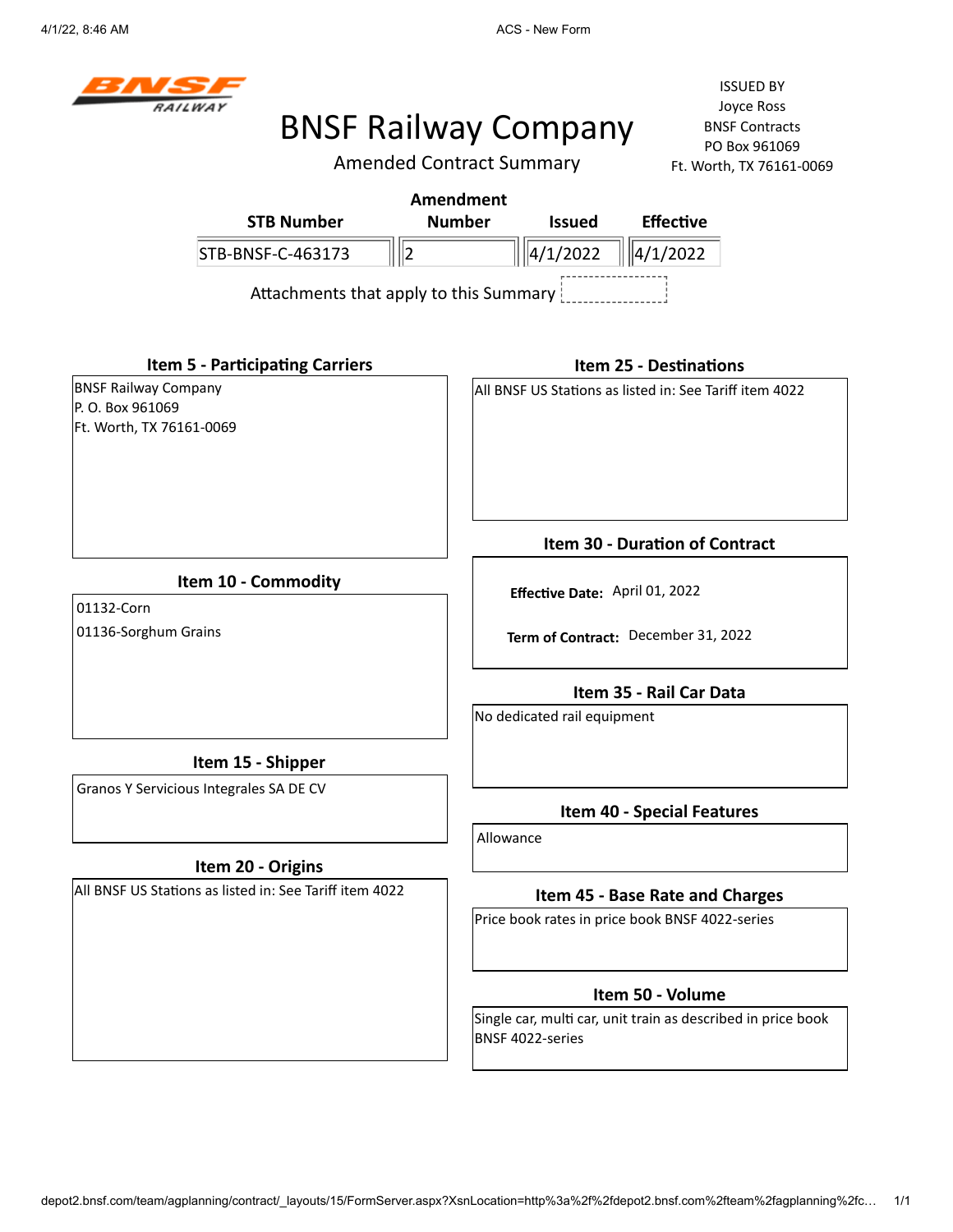4/1/22, 9:00 AM **ACS** - New Form



## BNSF Railway Company

Amended Contract Summary

ISSUED BY Joyce Ross BNSF Contracts PO Box 961069 Ft. Worth, TX 76161-0069

| <b>STB Number</b>                      | Amendment<br><b>Number</b> | <b>Issued</b> | <b>Effective</b>              |  |
|----------------------------------------|----------------------------|---------------|-------------------------------|--|
| STB-BNSF-C-463312                      |                            | 4/1/2022      | 1/1/2022                      |  |
| Attachments that apply to this Summary |                            |               |                               |  |
| <b>Item 5 - Participating Carriers</b> |                            |               | <b>Item 25 - Destinations</b> |  |

All BNSF US Stations as listed in: See Tariff item 4022

**Item 10 - Commodity**

01137-Wheat

BNSF Railway Company P. O. Box 961069

Ft. Worth, TX 76161-0069

**Term of Contract:** May 31, 2022

**Effective Date:** January 01, 2022

**Item 35 - Rail Car Data**

**Item 30 - Duration of Contract**

No dedicated rail equipment

**Item 15 - Shipper**

Grupo Trimex SA DE CV

## **Item 20 - Origins**

All BNSF US Stations as listed in: See Tariff item 4022

**Item 40 - Special Features**

Allowance

### **Item 45 - Base Rate and Charges**

Price book rates in price book BNSF 4022-series

### **Item 50 - Volume**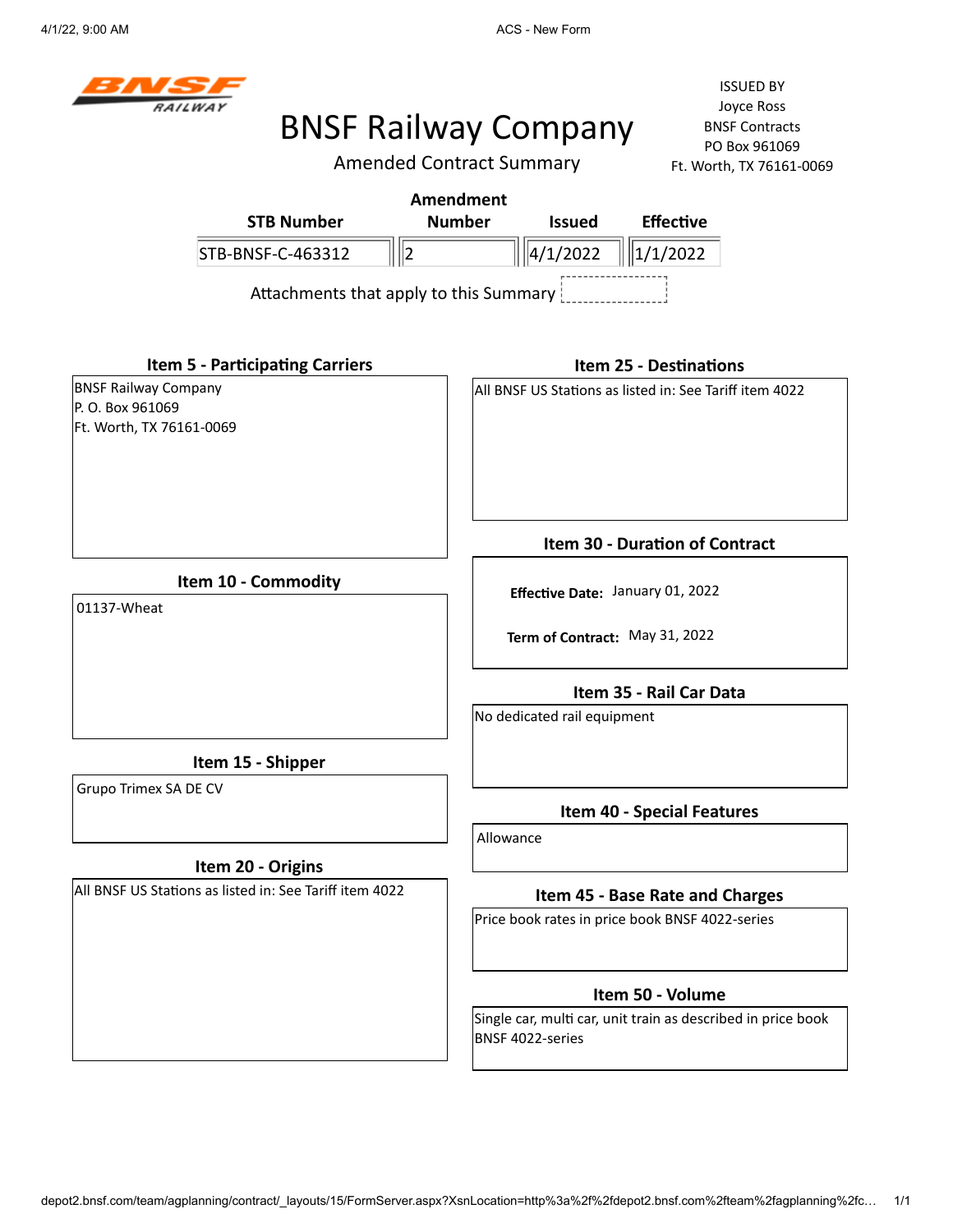4/1/22, 9:02 AM **ACS** - New Form



## BNSF Railway Company

Amended Contract Summary

ISSUED BY Joyce Ross BNSF Contracts PO Box 961069 Ft. Worth, TX 76161-0069

|                                        | Amendment     |                             |                  |
|----------------------------------------|---------------|-----------------------------|------------------|
| <b>STB Number</b>                      | <b>Number</b> | <b>Issued</b>               | <b>Effective</b> |
| STB-BNSF-C-463567                      |               | $\ $   4/1/2022    8/1/2022 |                  |
| Attachments that apply to this Summary |               |                             |                  |

**Item 5 - Participating Carriers** BNSF Railway Company P. O. Box 961069 Ft. Worth, TX 76161-0069 **Item 10 - Commodity Item 15 - Shipper Item 20 - Origins** All BNSF US Stations as listed in: See Tariff item 4022 **Item 25 - Destinations** All BNSF US Stations as listed in: See Tariff item 4022 **Item 30 - Duration of Contract Effective Date:** August 01, 2022 **Term of Contract:** July 31, 2025 **Item 35 - Rail Car Data** No dedicated rail equipment **Item 40 - Special Features Item 45 - Base Rate and Charges** Price book rates in price book BNSF 4022-series 01137-Wheat Highline Grain Growers Inc Allowance

### **Item 50 - Volume**

Single car, multi car, unit train as described in price book BNSF 4022-series

depot2.bnsf.com/team/agplanning/contract/\_layouts/15/FormServer.aspx?XsnLocation=http%3a%2f%2fdepot2.bnsf.com%2fteam%2fagplanning%2fc… 1/1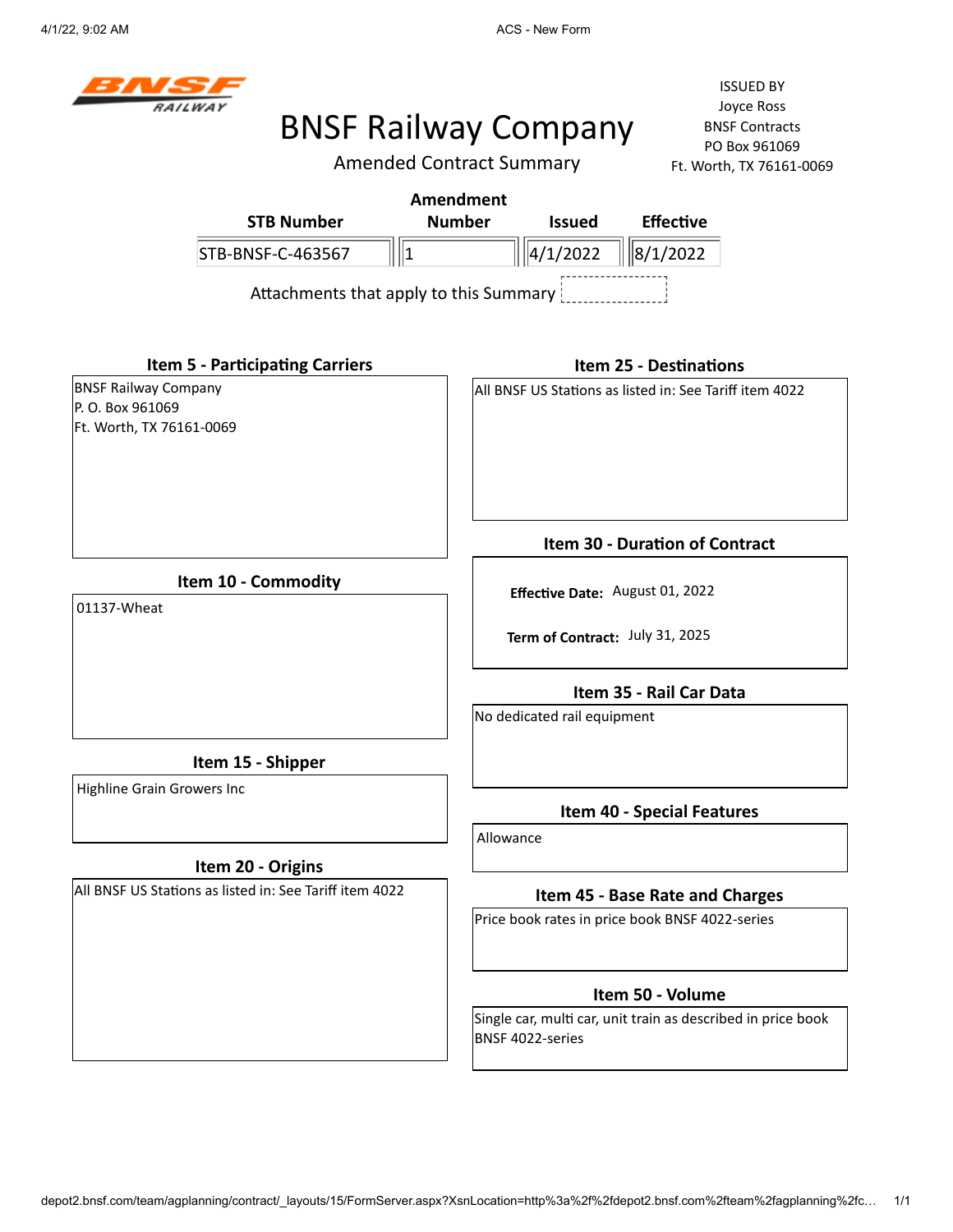4/1/22, 9:04 AM **ACS** - New Form



## BNSF Railway Company

Amended Contract Summary

ISSUED BY Joyce Ross BNSF Contracts PO Box 961069 Ft. Worth, TX 76161-0069

|                                                                             |                                        | <b>Amendment</b> |           |                                |                                                         |                                                              |
|-----------------------------------------------------------------------------|----------------------------------------|------------------|-----------|--------------------------------|---------------------------------------------------------|--------------------------------------------------------------|
|                                                                             | <b>STB Number</b>                      | <b>Number</b>    |           | <b>Issued</b>                  | <b>Effective</b>                                        |                                                              |
| STB-BNSF-C-464290                                                           |                                        | Original         |           | 4/1/2022                       | 3/1/2022                                                |                                                              |
|                                                                             | Attachments that apply to this Summary |                  |           |                                |                                                         |                                                              |
| <b>Item 5 - Participating Carriers</b>                                      |                                        |                  |           |                                | <b>Item 25 - Destinations</b>                           |                                                              |
| <b>BNSF Railway Company</b><br>P. O. Box 961069<br>Ft. Worth, TX 76161-0069 |                                        |                  |           |                                | All BNSF US Stations as listed in: See Tariff item 4022 |                                                              |
|                                                                             |                                        |                  |           |                                | <b>Item 30 - Duration of Contract</b>                   |                                                              |
| Item 10 - Commodity<br>01132-Corn                                           |                                        |                  |           | Effective Date: March 01, 2022 |                                                         |                                                              |
|                                                                             |                                        |                  |           |                                | Term of Contract: March 31, 2022                        |                                                              |
|                                                                             |                                        |                  |           |                                | Item 35 - Rail Car Data                                 |                                                              |
|                                                                             |                                        |                  |           | No dedicated rail equipment    |                                                         |                                                              |
| Item 15 - Shipper                                                           |                                        |                  |           |                                |                                                         |                                                              |
| Sierra Grain Terminal LLC                                                   |                                        |                  |           |                                | <b>Item 40 - Special Features</b>                       |                                                              |
|                                                                             |                                        |                  | Allowance |                                |                                                         |                                                              |
| Item 20 - Origins                                                           |                                        |                  |           |                                |                                                         |                                                              |
| All BNSF US Stations as listed in: See Tariff item 4022                     |                                        |                  |           |                                | Item 45 - Base Rate and Charges                         |                                                              |
|                                                                             |                                        |                  |           |                                | Price book rates in price book BNSF 4022-series         |                                                              |
|                                                                             |                                        |                  |           |                                | Item 50 - Volume                                        |                                                              |
|                                                                             |                                        |                  |           | BNSF 4022-series               |                                                         | Single car, multi car, unit train as described in price book |

depot2.bnsf.com/team/agplanning/contract/\_layouts/15/FormServer.aspx?XsnLocation=http%3a%2f%2fdepot2.bnsf.com%2fteam%2fagplanning%2fc… 1/1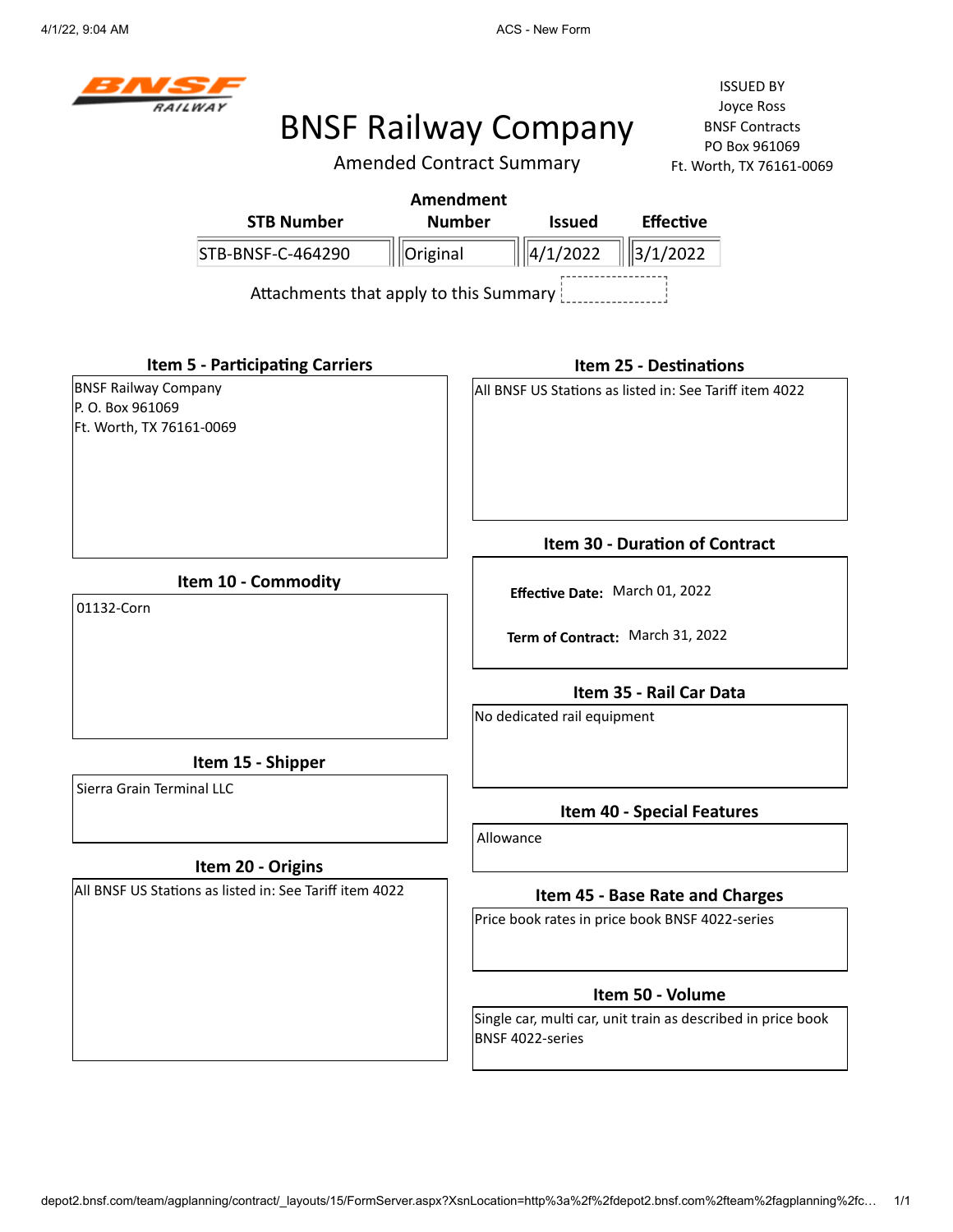4/1/22, 9:07 AM **ACS - New Form** ACS - New Form



# BNSF Railway Company

Amended Contract Summary

|                                                                             |                                        | <b>Amendment</b> |           |                                |                                                              |  |
|-----------------------------------------------------------------------------|----------------------------------------|------------------|-----------|--------------------------------|--------------------------------------------------------------|--|
|                                                                             | <b>STB Number</b>                      | <b>Number</b>    |           | <b>Issued</b>                  | <b>Effective</b>                                             |  |
|                                                                             | STB-BNSF-C-464411                      | Original         |           | 4/1/2022                       | 4/1/2022                                                     |  |
|                                                                             | Attachments that apply to this Summary |                  |           |                                |                                                              |  |
|                                                                             | <b>Item 5 - Participating Carriers</b> |                  |           |                                | <b>Item 25 - Destinations</b>                                |  |
| <b>BNSF Railway Company</b><br>P. O. Box 961069<br>Ft. Worth, TX 76161-0069 |                                        |                  |           |                                | All BNSF US Stations as listed in: See Tariff item 4022      |  |
|                                                                             |                                        |                  |           |                                | Item 30 - Duration of Contract                               |  |
| 01137-Wheat                                                                 | Item 10 - Commodity                    |                  |           | Effective Date: April 01, 2022 | Term of Contract: May 31, 2022                               |  |
|                                                                             |                                        |                  |           | No dedicated rail equipment    | Item 35 - Rail Car Data                                      |  |
|                                                                             | Item 15 - Shipper                      |                  |           |                                |                                                              |  |
| CHS, Inc                                                                    |                                        |                  |           |                                | <b>Item 40 - Special Features</b>                            |  |
|                                                                             |                                        |                  | Allowance |                                |                                                              |  |
| All BNSF US Stations as listed in: See Tariff item 4022                     | Item 20 - Origins                      |                  |           |                                | Item 45 - Base Rate and Charges                              |  |
|                                                                             |                                        |                  |           |                                | Price book rates in price book BNSF 4022-series              |  |
|                                                                             |                                        |                  |           |                                | Item 50 - Volume                                             |  |
|                                                                             |                                        |                  |           | BNSF 4022-series               | Single car, multi car, unit train as described in price book |  |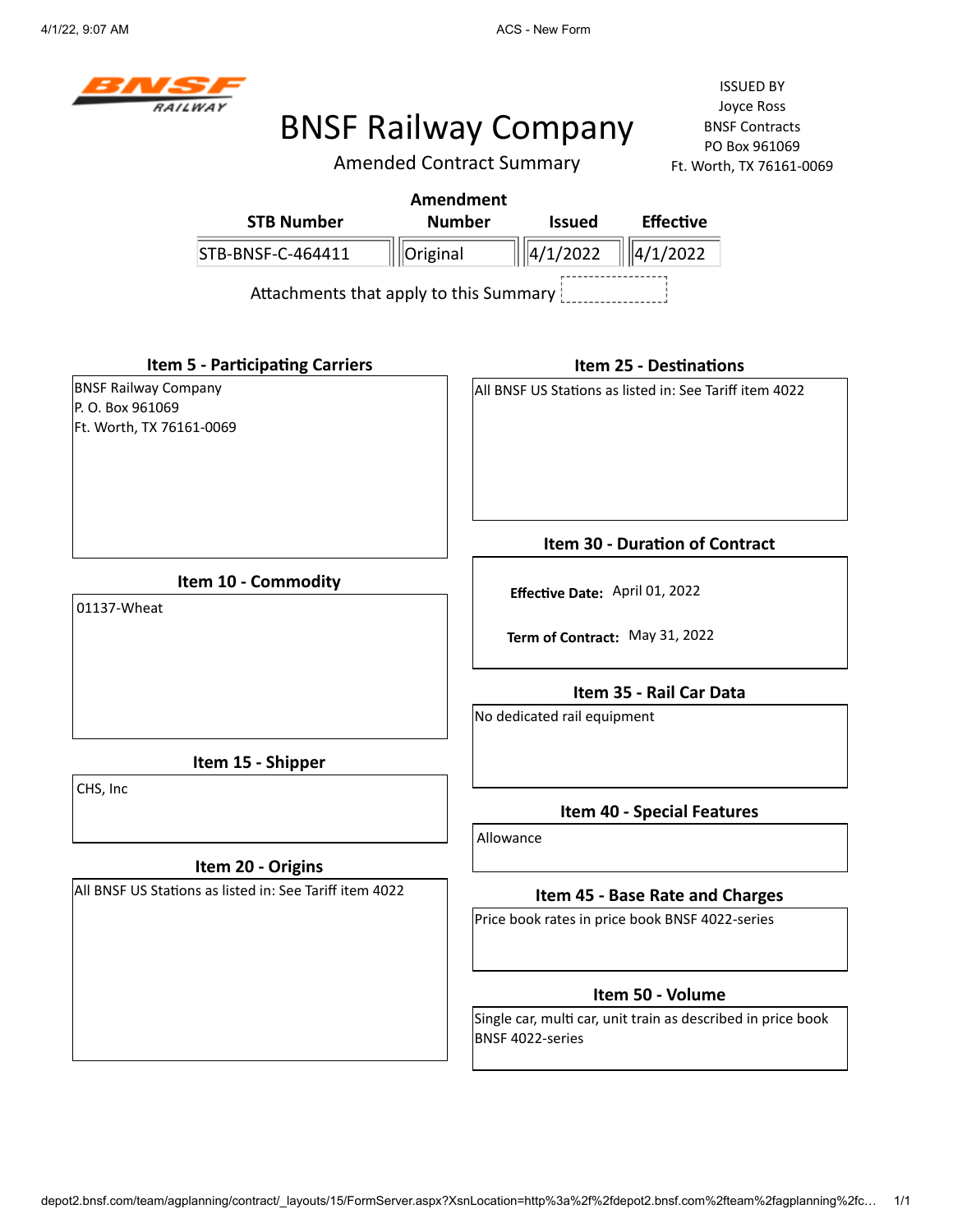4/1/22, 9:05 AM **ACS - New Form** ACS - New Form



# BNSF Railway Company

Amended Contract Summary

|                                                                             |                                                         | <b>Amendment</b> |           |                             |                                                              |  |
|-----------------------------------------------------------------------------|---------------------------------------------------------|------------------|-----------|-----------------------------|--------------------------------------------------------------|--|
|                                                                             | <b>STB Number</b>                                       | <b>Number</b>    |           | <b>Issued</b>               | <b>Effective</b>                                             |  |
|                                                                             | STB-BNSF-C-464413                                       | Original         |           | 4/1/2022                    | 3/15/2022                                                    |  |
|                                                                             | Attachments that apply to this Summary                  |                  |           |                             |                                                              |  |
|                                                                             | <b>Item 5 - Participating Carriers</b>                  |                  |           |                             | <b>Item 25 - Destinations</b>                                |  |
| <b>BNSF Railway Company</b><br>P. O. Box 961069<br>Ft. Worth, TX 76161-0069 |                                                         |                  |           |                             | All BNSF US Stations as listed in: See Tariff item 4022      |  |
|                                                                             |                                                         |                  |           |                             | Item 30 - Duration of Contract                               |  |
| 01132-Corn                                                                  | Item 10 - Commodity                                     |                  |           |                             | Effective Date: March 15, 2022                               |  |
|                                                                             |                                                         |                  |           |                             | Term of Contract: March 31, 2022                             |  |
|                                                                             |                                                         |                  |           |                             | Item 35 - Rail Car Data                                      |  |
|                                                                             |                                                         |                  |           | No dedicated rail equipment |                                                              |  |
|                                                                             | Item 15 - Shipper                                       |                  |           |                             |                                                              |  |
| <b>Gavilon Grain LLC</b>                                                    |                                                         |                  |           |                             | <b>Item 40 - Special Features</b>                            |  |
|                                                                             |                                                         |                  | Allowance |                             |                                                              |  |
|                                                                             | Item 20 - Origins                                       |                  |           |                             |                                                              |  |
|                                                                             | All BNSF US Stations as listed in: See Tariff item 4022 |                  |           |                             | Item 45 - Base Rate and Charges                              |  |
|                                                                             |                                                         |                  |           |                             | Price book rates in price book BNSF 4022-series              |  |
|                                                                             |                                                         |                  |           |                             | Item 50 - Volume                                             |  |
|                                                                             |                                                         |                  |           | BNSF 4022-series            | Single car, multi car, unit train as described in price book |  |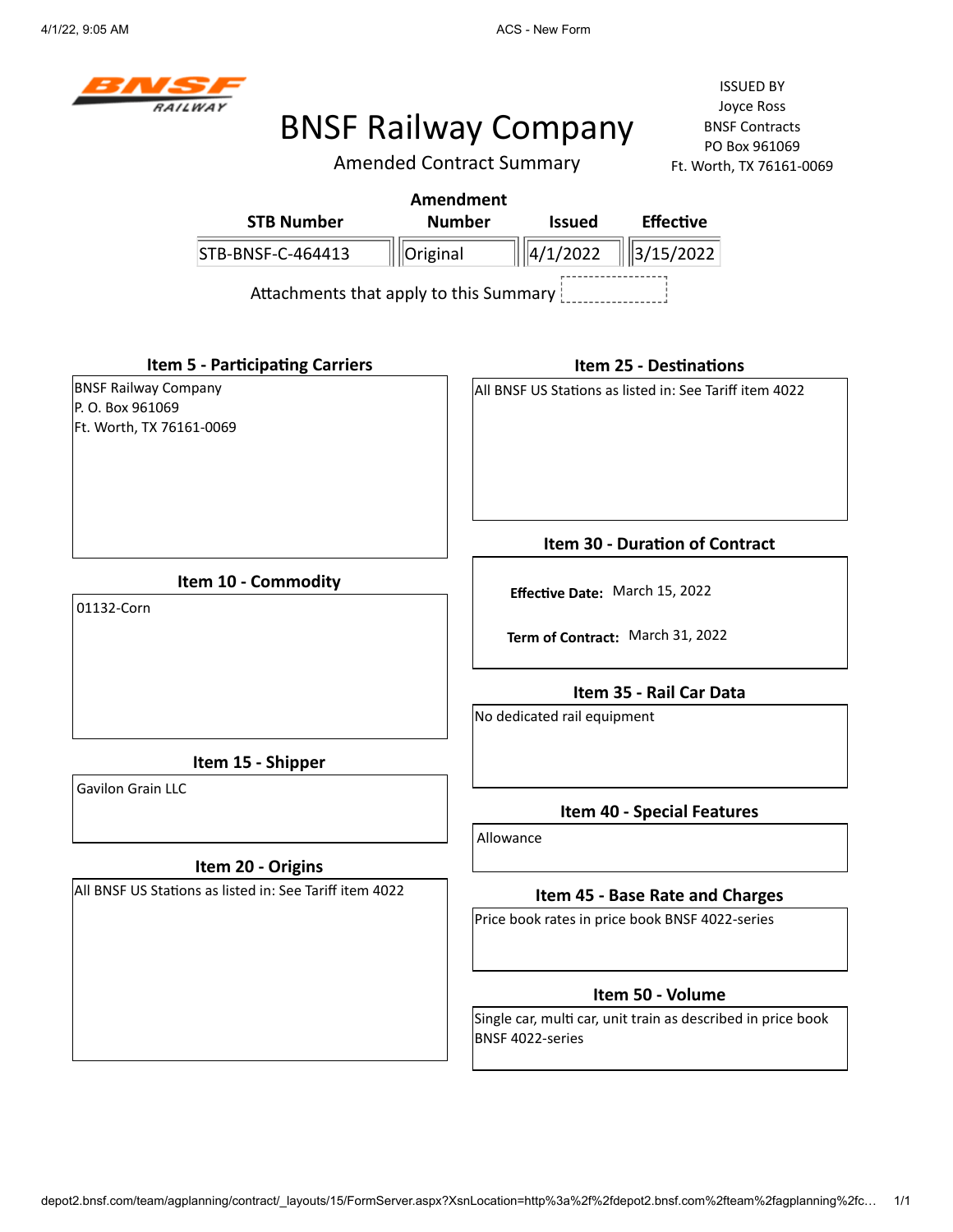4/1/22, 9:14 AM **ACS** - New Form



# BNSF Railway Company

ISSUED BY Joyce Ross BNSF Contracts PO Box 961069  $-0069$ 

|                                                                            |                                        | <b>Amended Contract Summary</b> |                                                              | Ft. Worth, TX 76161-0069 |  |
|----------------------------------------------------------------------------|----------------------------------------|---------------------------------|--------------------------------------------------------------|--------------------------|--|
|                                                                            | Amendment                              |                                 |                                                              |                          |  |
| <b>STB Number</b>                                                          | <b>Number</b>                          | <b>Issued</b>                   | <b>Effective</b>                                             |                          |  |
| STB-BNSF-C-501351                                                          | $\vert$ 2                              | 4/1/2022                        | 4/1/2022                                                     |                          |  |
|                                                                            | Attachments that apply to this Summary |                                 |                                                              |                          |  |
| <b>Item 5 - Participating Carriers</b>                                     |                                        |                                 | <b>Item 25 - Destinations</b>                                |                          |  |
| <b>BNSF Railway Company</b><br>P.O. Box 961069<br>Ft. Worth, TX 76161-0069 |                                        |                                 | All BNSF US Stations as listed in: See Tariff item 4022      |                          |  |
|                                                                            |                                        |                                 | Item 30 - Duration of Contract                               |                          |  |
| Item 10 - Commodity<br>01137-Wheat                                         |                                        |                                 |                                                              |                          |  |
|                                                                            |                                        | Effective Date: April 01, 2022  |                                                              |                          |  |
|                                                                            |                                        |                                 | Term of Contract: May 31, 2022                               |                          |  |
|                                                                            |                                        |                                 | Item 35 - Rail Car Data                                      |                          |  |
|                                                                            |                                        | No dedicated rail equipment     |                                                              |                          |  |
| Item 15 - Shipper                                                          |                                        |                                 |                                                              |                          |  |
| <b>ADM Grain</b>                                                           |                                        |                                 | <b>Item 40 - Special Features</b>                            |                          |  |
|                                                                            |                                        | None                            |                                                              |                          |  |
| Item 20 - Origins                                                          |                                        |                                 |                                                              |                          |  |
| All BNSF US Stations as listed in: See Tariff item 4022                    |                                        |                                 | Item 45 - Base Rate and Charges                              |                          |  |
|                                                                            |                                        |                                 | Price book rates in price book BNSF 4022-series              |                          |  |
|                                                                            |                                        |                                 | Item 50 - Volume                                             |                          |  |
|                                                                            |                                        |                                 | Single car, multi car, unit train as described in price book |                          |  |

depot2.bnsf.com/team/agplanning/contract/\_layouts/15/FormServer.aspx?XsnLocation=http%3a%2f%2fdepot2.bnsf.com%2fteam%2fagplanning%2fc… 1/1

BNSF 4022-series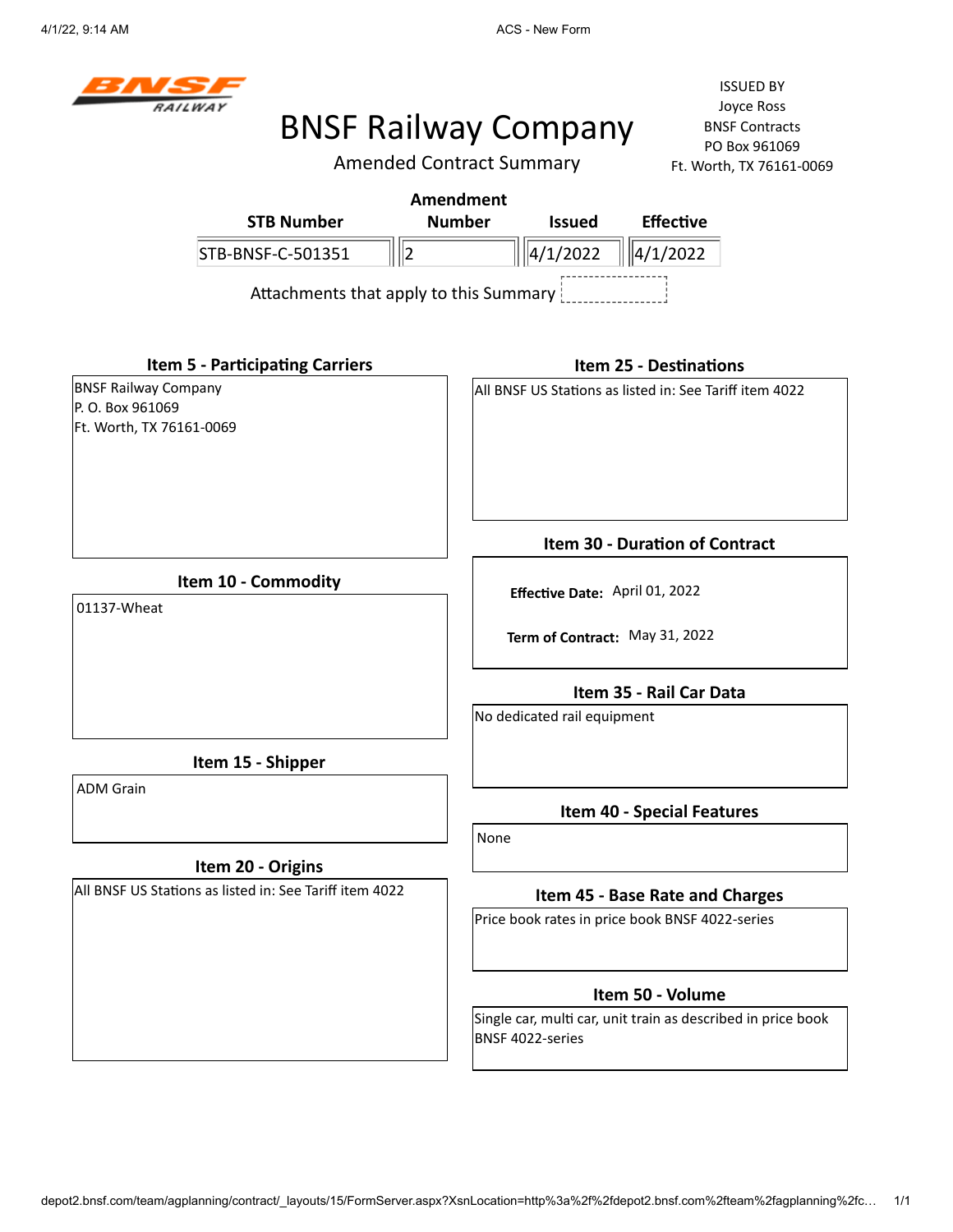4/1/22, 9:17 AM **ACS** - New Form



# BNSF Railway Company

Amended Contract Summary

ISSUED BY Joyce Ross BNSF Contracts PO Box 961069 Ft. Worth, TX 76161-0069

|                                        | Amendment     |                               |                  |
|----------------------------------------|---------------|-------------------------------|------------------|
| <b>STB Number</b>                      | <b>Number</b> | <b>Issued</b>                 | <b>Effective</b> |
| STB-BNSF-C-501572                      |               | $\ \ 4/1/2022\  \ 1/1/2022\ $ |                  |
| Attachments that apply to this Summary |               |                               |                  |

**Item 5 - Participating Carriers**

BNSF Railway Company P. O. Box 961069 Ft. Worth, TX 76161-0069

#### **Item 25 - Destinations**

All BNSF US Stations as listed in: See Tariff item 4022

**Item 10 - Commodity**

01137-Wheat

**Term of Contract:** March 31, 2022

**Effective Date:** January 01, 2022

**Item 35 - Rail Car Data**

**Item 30 - Duration of Contract**

No dedicated rail equipment

**Item 15 - Shipper**

Consolidated Grain & Barge Co

## **Item 20 - Origins**

All BNSF US Stations as listed in: See Tariff item 4022

**Item 40 - Special Features**

None

### **Item 45 - Base Rate and Charges**

Price book rates in price book BNSF 4022-series

### **Item 50 - Volume**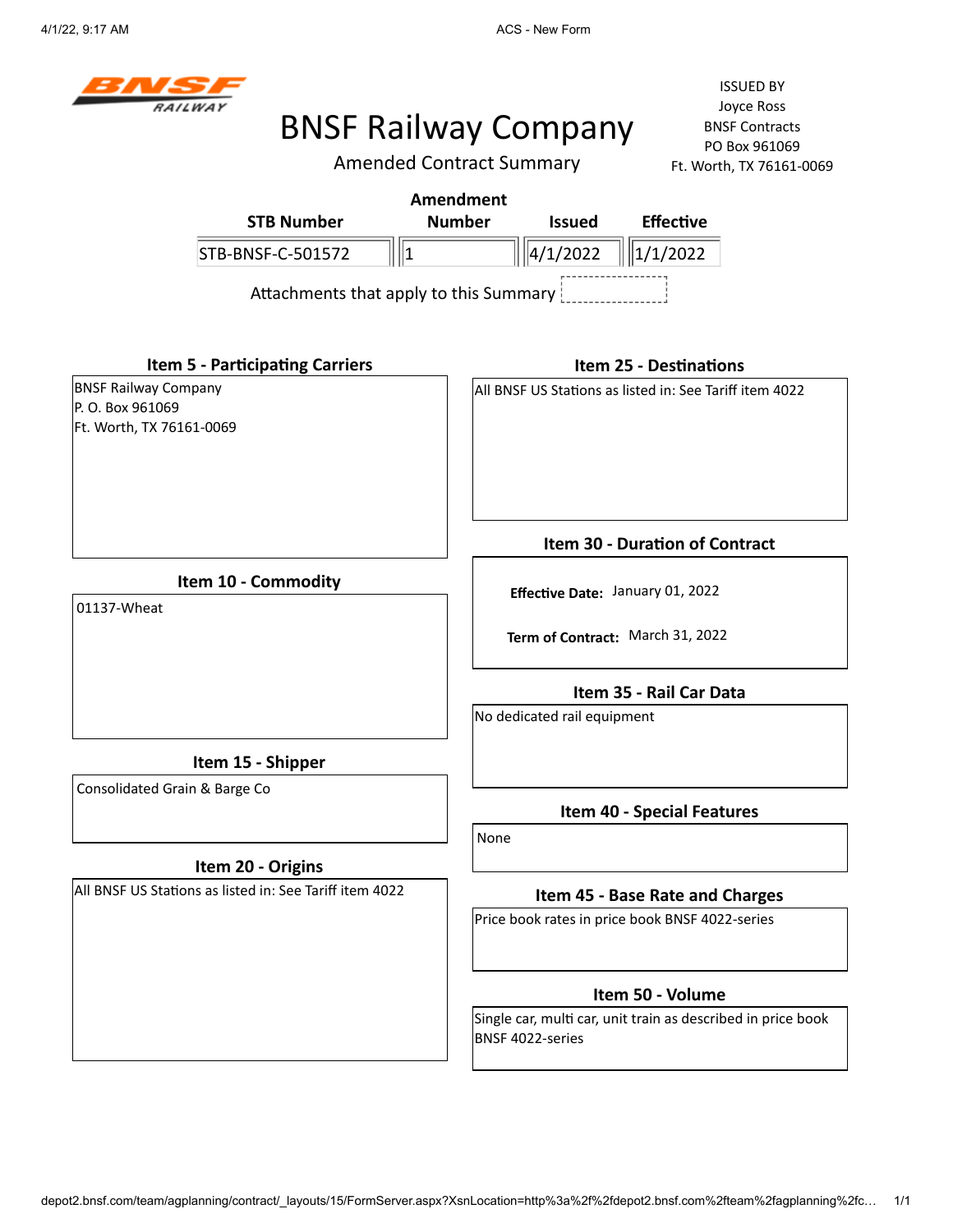

## BNSF Railway Company

Amended Contract Summary

ISSUED BY Joyce Ross BNSF Contracts PO Box 961069 Ft. Worth, TX 76161-0069

|                                        | Amendment                              |               |                                                          |
|----------------------------------------|----------------------------------------|---------------|----------------------------------------------------------|
| <b>STB Number</b>                      | <b>Number</b>                          | <b>Issued</b> | <b>Effective</b>                                         |
| STB-BNSF-C-501585                      |                                        | 4/1/2022      | 3/10/2022                                                |
|                                        | Attachments that apply to this Summary |               |                                                          |
| <b>Item 5 - Participating Carriers</b> |                                        |               | Item 25 - Destinations                                   |
| <b>BNSF Railway Company</b>            |                                        |               | IAII BNSF US Stations as listed in: See Tariff item 4022 |

**Item 10 - Commodity**

01144-Soybeans

P. O. Box 961069

Ft. Worth, TX 76161-0069

**Item 30 - Duration of Contract**

**Effective Date:** March 10, 2022 **Term of Contract:** September 30, 2022

**Item 35 - Rail Car Data**

No dedicated rail equipment

**Item 15 - Shipper**

Cargill Inc

## **Item 20 - Origins**

All BNSF US Stations as listed in: See Tariff item 4022

**Item 40 - Special Features**

None

### **Item 45 - Base Rate and Charges**

Price book rates in price book BNSF 4022-series

### **Item 50 - Volume**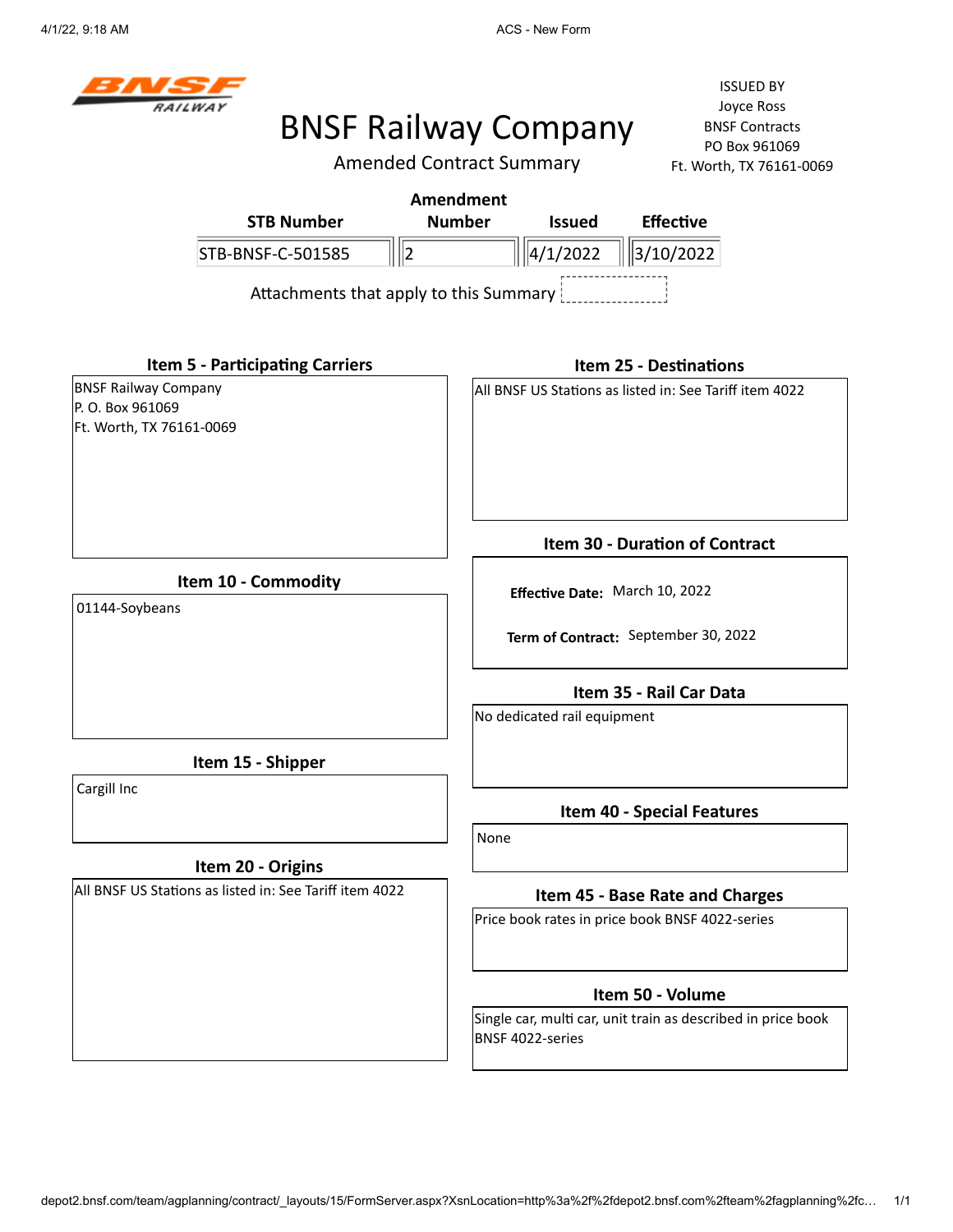

## BNSF Railway Company

Amended Contract Summary

ISSUED BY Joyce Ross BNSF Contracts PO Box 961069 Ft. Worth, TX 76161-0069

| <b>STB Number</b>                               | Amendment<br><b>Number</b> | <b>Issued</b> | <b>Effective</b>                                         |
|-------------------------------------------------|----------------------------|---------------|----------------------------------------------------------|
| STB-BNSF-C-501585                               | 3                          | 4/1/2022      | 3/24/2022                                                |
| Attachments that apply to this Summary          |                            |               |                                                          |
| <b>Item 5 - Participating Carriers</b>          |                            |               | <b>Item 25 - Destinations</b>                            |
| <b>BNSF Railway Company</b><br>P. O. Box 961069 |                            |               | IAII BNSF US Stations as listed in: See Tariff item 4022 |

**Item 10 - Commodity**

01144-Soybeans

Ft. Worth, TX 76161-0069

**Item 30 - Duration of Contract**

**Effective Date:** March 24, 2022

**Term of Contract:** September 30, 2022

**Item 35 - Rail Car Data**

No dedicated rail equipment

**Item 15 - Shipper**

Cargill Inc

## **Item 20 - Origins**

All BNSF US Stations as listed in: See Tariff item 4022

**Item 40 - Special Features**

None

### **Item 45 - Base Rate and Charges**

Price book rates in price book BNSF 4022-series

### **Item 50 - Volume**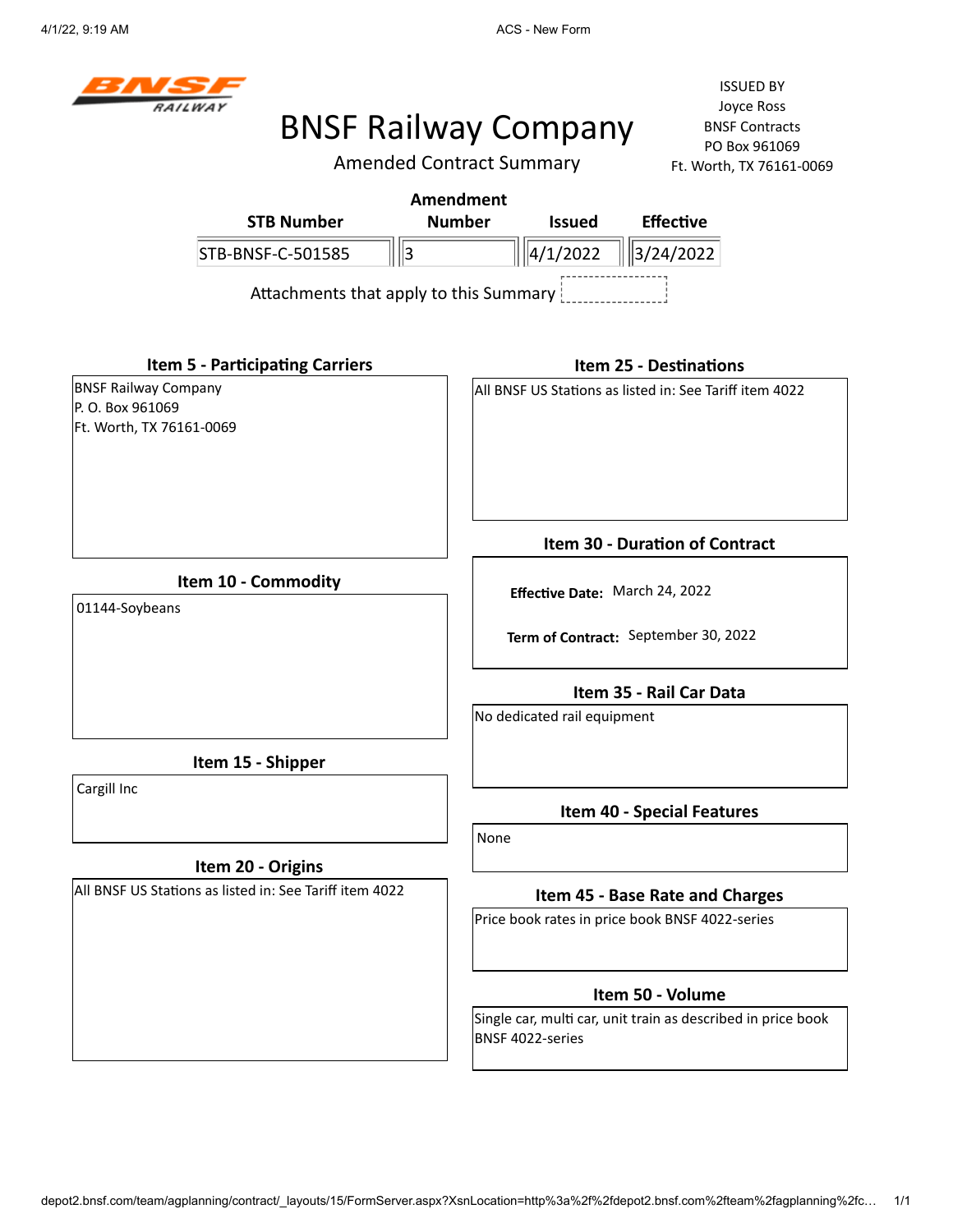4/1/22, 9:22 AM **ACS** - New Form



## BNSF Railway Company

Amended Contract Summary

ISSUED BY Joyce Ross BNSF Contracts PO Box 961069 Ft. Worth, TX 76161-0069

|                   | Amendment                              |                |                  |
|-------------------|----------------------------------------|----------------|------------------|
| <b>STB Number</b> | <b>Number</b>                          | <b>Issued</b>  | <b>Effective</b> |
| STB-BNSF-C-501592 | 3                                      | $\ 4/1/2022\ $ | $\ 1/11/2022\ $  |
|                   | Attachments that apply to this Summary |                |                  |
|                   |                                        |                |                  |
|                   |                                        |                |                  |

**Item 5 - Participating Carriers** BNSF Railway Company

P. O. Box 961069 Ft. Worth, TX 76161-0069

#### **Item 25 - Destinations**

All BNSF US Stations as listed in: See Tariff item 4022

**Item 10 - Commodity**

01137-Wheat

**Term of Contract:** July 31, 2022

**Effective Date:** January 11, 2022

**Item 35 - Rail Car Data**

**Item 30 - Duration of Contract**

No dedicated rail equipment

**Item 15 - Shipper**

The Scoular Co

## **Item 20 - Origins**

All BNSF US Stations as listed in: See Tariff item 4022

**Item 40 - Special Features**

None

### **Item 45 - Base Rate and Charges**

Price book rates in price book BNSF 4022-series

### **Item 50 - Volume**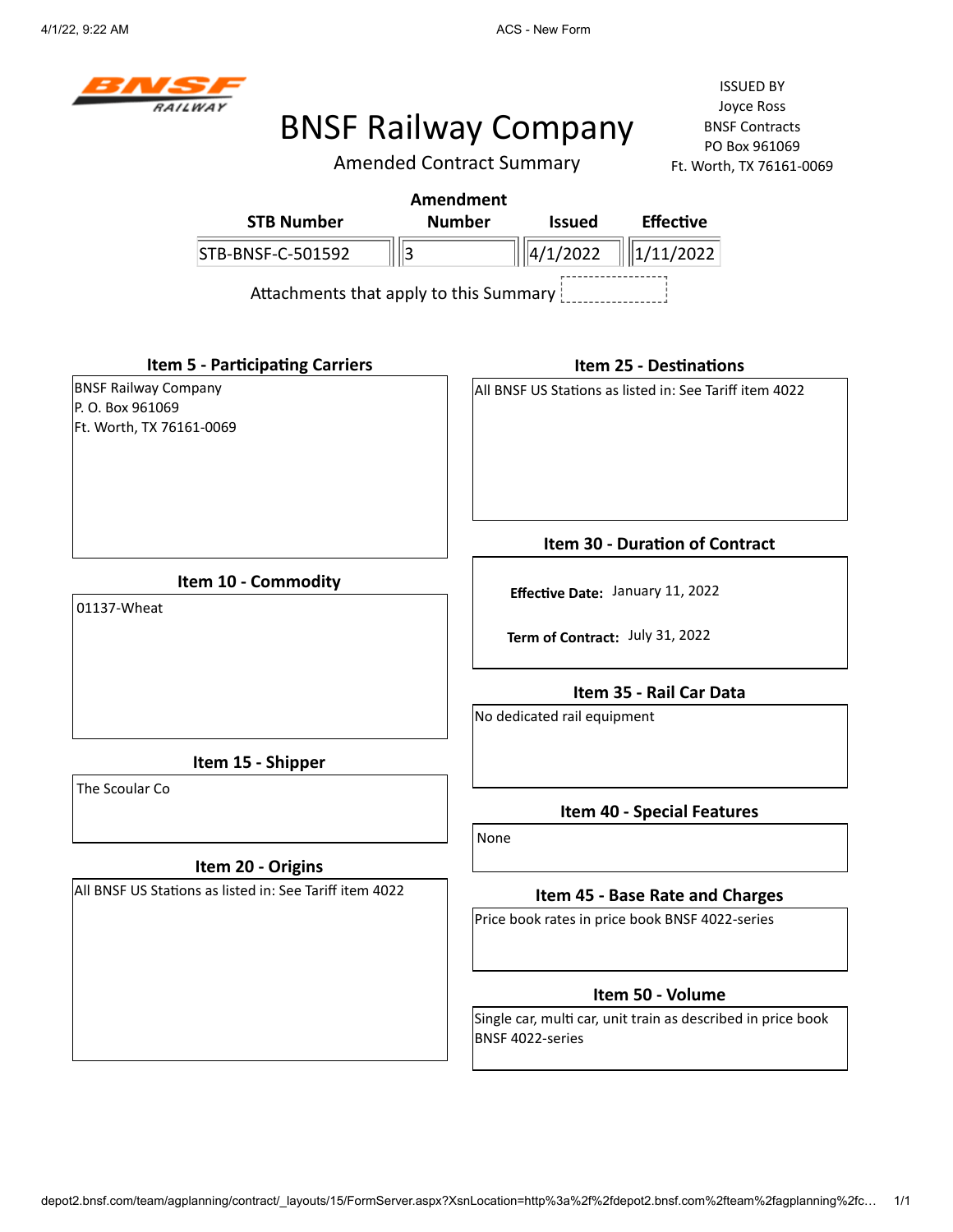4/1/22, 9:23 AM ACS - New Form



## BNSF Railway Company

Amended Contract Summary

ISSUED BY Joyce Ross BNSF Contracts PO Box 961069 Ft. Worth, TX 76161-0069

|                                                 |                                          |   | Amendment     |                                                         |                                       |  |
|-------------------------------------------------|------------------------------------------|---|---------------|---------------------------------------------------------|---------------------------------------|--|
|                                                 | <b>STB Number</b>                        |   | <b>Number</b> | <b>Issued</b>                                           | <b>Effective</b>                      |  |
|                                                 | STB-BNSF-C-501653                        | 2 |               | 4/1/2022                                                | 2/4/2022                              |  |
|                                                 | Attachments that apply to this Summary ! |   |               |                                                         |                                       |  |
|                                                 | <b>Item 5 - Participating Carriers</b>   |   |               |                                                         | <b>Item 25 - Destinations</b>         |  |
| <b>BNSF Railway Company</b><br>P. O. Box 961069 |                                          |   |               | All BNSF US Stations as listed in: See Tariff item 4022 |                                       |  |
| Ft. Worth, TX 76161-0069                        |                                          |   |               |                                                         |                                       |  |
|                                                 |                                          |   |               |                                                         | <b>Item 30 - Duration of Contract</b> |  |
|                                                 | Item 10 - Commodity                      |   |               | Effective Date: February 04, 2022                       |                                       |  |
| 01137-Wheat                                     |                                          |   |               | Term of Contract: April 30, 2022                        |                                       |  |
|                                                 |                                          |   |               |                                                         | Item 35 - Rail Car Data               |  |

**Item 15 - Shipper**

Riverland Ag Corp

## **Item 20 - Origins**

All BNSF US Stations as listed in: See Tariff item 4022

**Item 40 - Special Features**

None

No dedicated rail equipment

### **Item 45 - Base Rate and Charges**

Price book rates in price book BNSF 4022-series

## **Item 50 - Volume**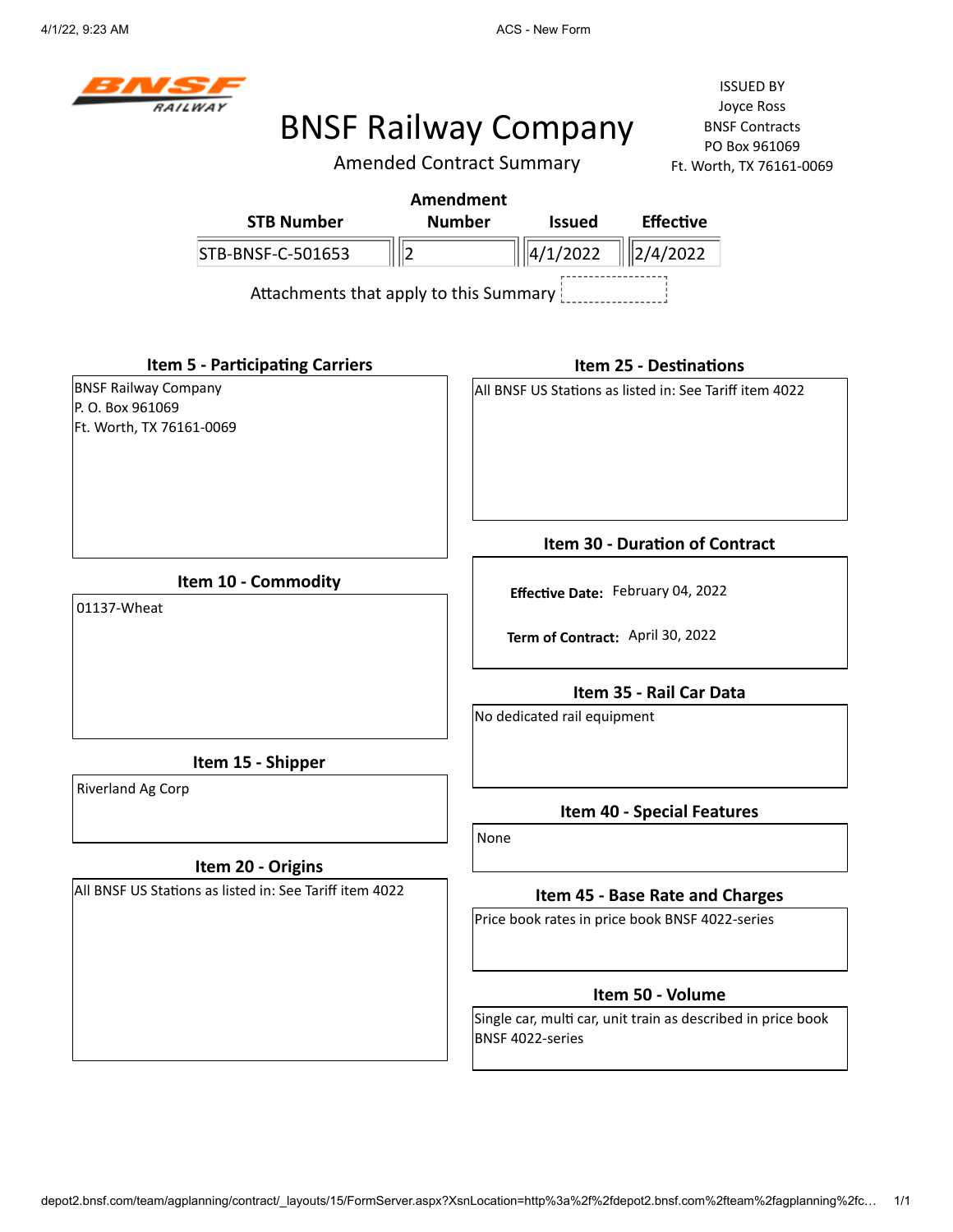4/1/22, 9:25 AM ACS - New Form



## BNSF Railway Company

Amended Contract Summary

ISSUED BY Joyce Ross BNSF Contracts PO Box 961069 POC

|                                                                            | <b>Amended Contract Summary</b> | Ft. Worth, TX 76161-0069                                     |
|----------------------------------------------------------------------------|---------------------------------|--------------------------------------------------------------|
|                                                                            | <b>Amendment</b>                |                                                              |
| <b>STB Number</b>                                                          | <b>Number</b><br><b>Issued</b>  | <b>Effective</b>                                             |
| $\ 2$<br>STB-BNSF-C-501693                                                 | 4/1/2022                        | 1/1/2022                                                     |
| Attachments that apply to this Summary                                     |                                 |                                                              |
| <b>Item 5 - Participating Carriers</b>                                     |                                 | <b>Item 25 - Destinations</b>                                |
| <b>BNSF Railway Company</b><br>P.O. Box 961069<br>Ft. Worth, TX 76161-0069 |                                 | All BNSF US Stations as listed in: See Tariff item 4022      |
|                                                                            |                                 | Item 30 - Duration of Contract                               |
| Item 10 - Commodity<br>01132-Corn                                          |                                 | Effective Date: January 01, 2022                             |
|                                                                            |                                 | Term of Contract: September 30, 2022                         |
|                                                                            | No dedicated rail equipment     | Item 35 - Rail Car Data                                      |
| Item 15 - Shipper                                                          |                                 |                                                              |
| <b>Attebury Grain LLC</b>                                                  | None                            | <b>Item 40 - Special Features</b>                            |
| Item 20 - Origins                                                          |                                 |                                                              |
| All BNSF US Stations as listed in: See Tariff item 4022                    |                                 | Item 45 - Base Rate and Charges                              |
|                                                                            |                                 | Price book rates in price book BNSF 4022-series              |
|                                                                            |                                 | Item 50 - Volume                                             |
|                                                                            | BNSF 4022-series                | Single car, multi car, unit train as described in price book |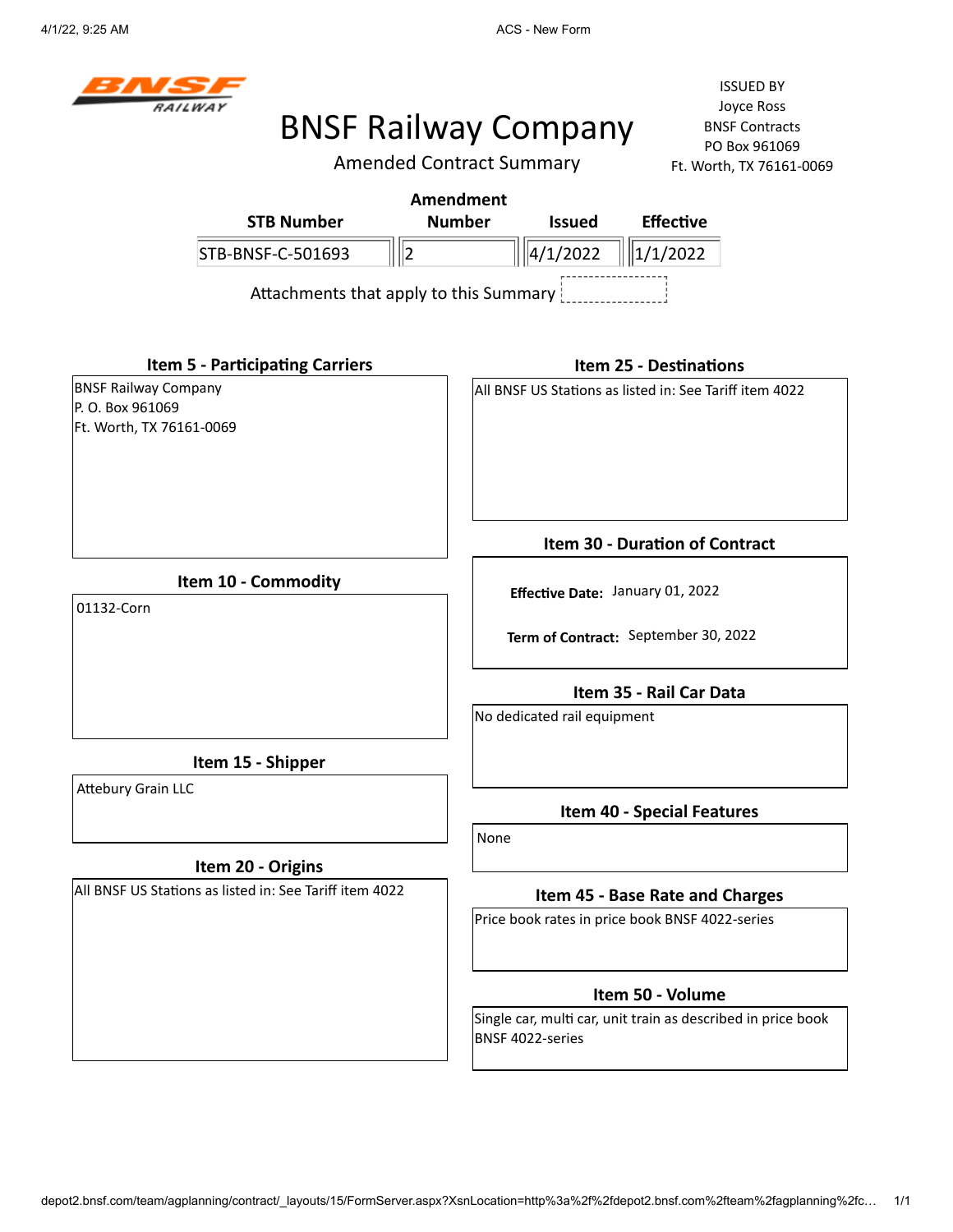4/1/22, 9:24 AM **ACS** - New Form



## BNSF Railway Company

Amended Contract Summary

ISSUED BY Joyce Ross BNSF Contracts PO Box 961069 Ft. Worth, TX 76161-0069

|                                        | Amendment     |                       |                  |
|----------------------------------------|---------------|-----------------------|------------------|
| <b>STB Number</b>                      | <b>Number</b> | <b>Issued</b>         | <b>Effective</b> |
| STB-BNSF-C-501832                      |               | $\frac{1}{4}$ /1/2022 | $\ \ 1/1/2022\ $ |
| Attachments that apply to this Summary |               |                       |                  |
|                                        |               |                       |                  |
|                                        |               |                       |                  |

BNSF Railway Company P. O. Box 961069 Ft. Worth, TX 76161-0069

#### **Item 25 - Destinations**

All BNSF US Stations as listed in: See Tariff item 4022

**Item 10 - Commodity**

**Item 5 - Participating Carriers**

01136-Sorghum Grains

**Effective Date:** January 01, 2022

**Term of Contract:** May 31, 2022

**Item 35 - Rail Car Data**

**Item 30 - Duration of Contract**

No dedicated rail equipment

**Item 15 - Shipper**

The Scoular Co

## **Item 20 - Origins**

All BNSF US Stations as listed in: See Tariff item 4022

**Item 40 - Special Features**

None

### **Item 45 - Base Rate and Charges**

Price book rates in price book BNSF 4022-series

### **Item 50 - Volume**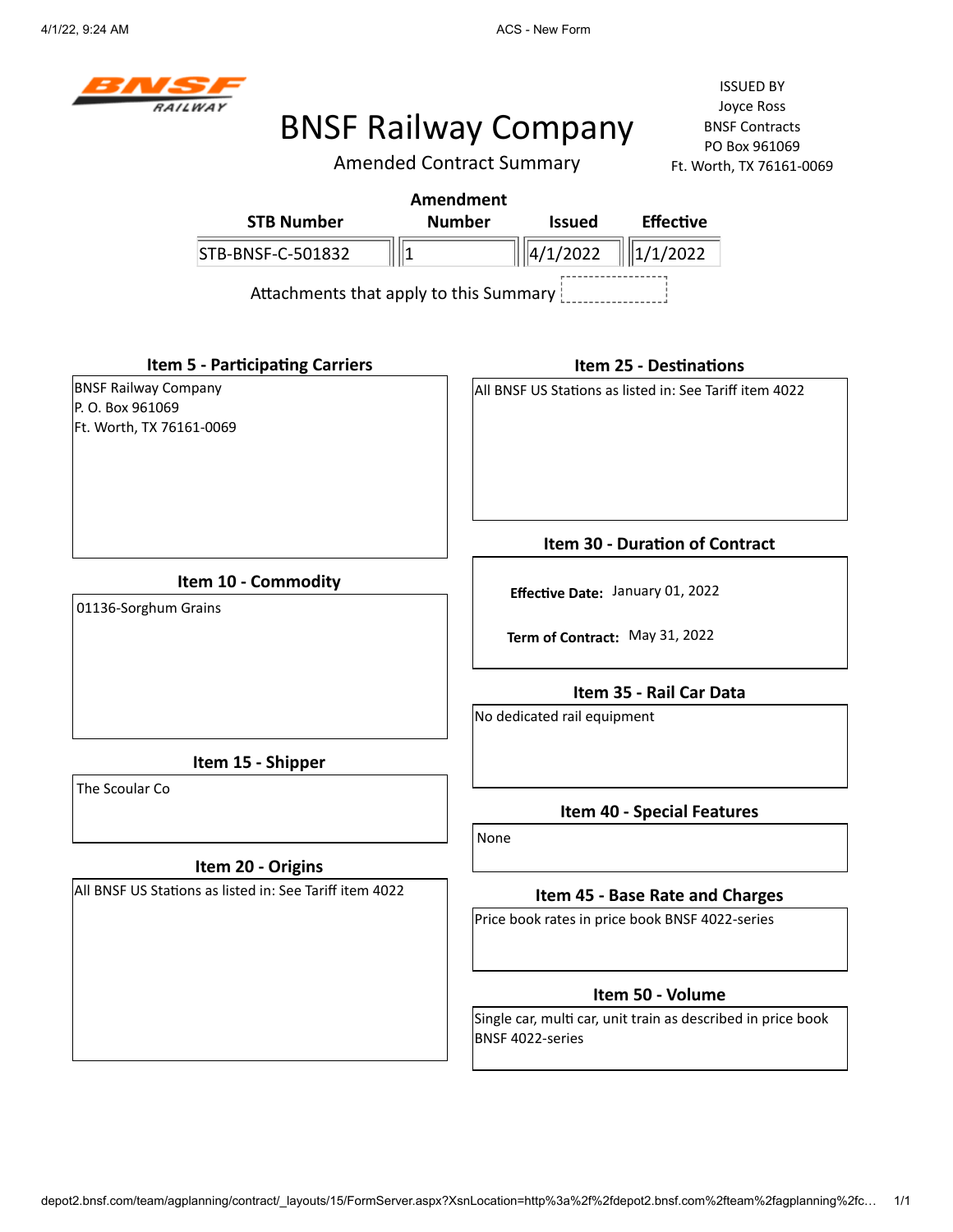4/1/22, 9:26 AM ACS - New Form



## BNSF Railway Company

Amended Contract Summary

|                                                                             |                                        | <b>Amendment</b> |                                                         |                                 |                                                              |  |
|-----------------------------------------------------------------------------|----------------------------------------|------------------|---------------------------------------------------------|---------------------------------|--------------------------------------------------------------|--|
|                                                                             | <b>STB Number</b>                      | <b>Number</b>    |                                                         | <b>Issued</b>                   | <b>Effective</b>                                             |  |
|                                                                             | STB-BNSF-C-501903                      | Original         |                                                         | 4/1/2022                        | 3/1/2022                                                     |  |
|                                                                             | Attachments that apply to this Summary |                  |                                                         |                                 |                                                              |  |
|                                                                             | <b>Item 5 - Participating Carriers</b> |                  |                                                         |                                 | <b>Item 25 - Destinations</b>                                |  |
| <b>BNSF Railway Company</b><br>P. O. Box 961069<br>Ft. Worth, TX 76161-0069 |                                        |                  | All BNSF US Stations as listed in: See Tariff item 4022 |                                 |                                                              |  |
|                                                                             |                                        |                  |                                                         |                                 | <b>Item 30 - Duration of Contract</b>                        |  |
| Item 10 - Commodity<br>01137-Wheat                                          |                                        |                  | Effective Date: March 01, 2022                          |                                 |                                                              |  |
|                                                                             |                                        |                  |                                                         | Term of Contract: July 31, 2022 |                                                              |  |
|                                                                             |                                        |                  |                                                         |                                 | Item 35 - Rail Car Data                                      |  |
|                                                                             |                                        |                  |                                                         | No dedicated rail equipment     |                                                              |  |
|                                                                             | Item 15 - Shipper                      |                  |                                                         |                                 |                                                              |  |
| <b>Attebury Grain LLC</b>                                                   |                                        |                  |                                                         |                                 | <b>Item 40 - Special Features</b>                            |  |
|                                                                             |                                        |                  | None                                                    |                                 |                                                              |  |
|                                                                             | Item 20 - Origins                      |                  |                                                         |                                 |                                                              |  |
| All BNSF US Stations as listed in: See Tariff item 4022                     |                                        |                  |                                                         |                                 | Item 45 - Base Rate and Charges                              |  |
|                                                                             |                                        |                  |                                                         |                                 | Price book rates in price book BNSF 4022-series              |  |
|                                                                             |                                        |                  |                                                         |                                 | Item 50 - Volume                                             |  |
|                                                                             |                                        |                  |                                                         | BNSF 4022-series                | Single car, multi car, unit train as described in price book |  |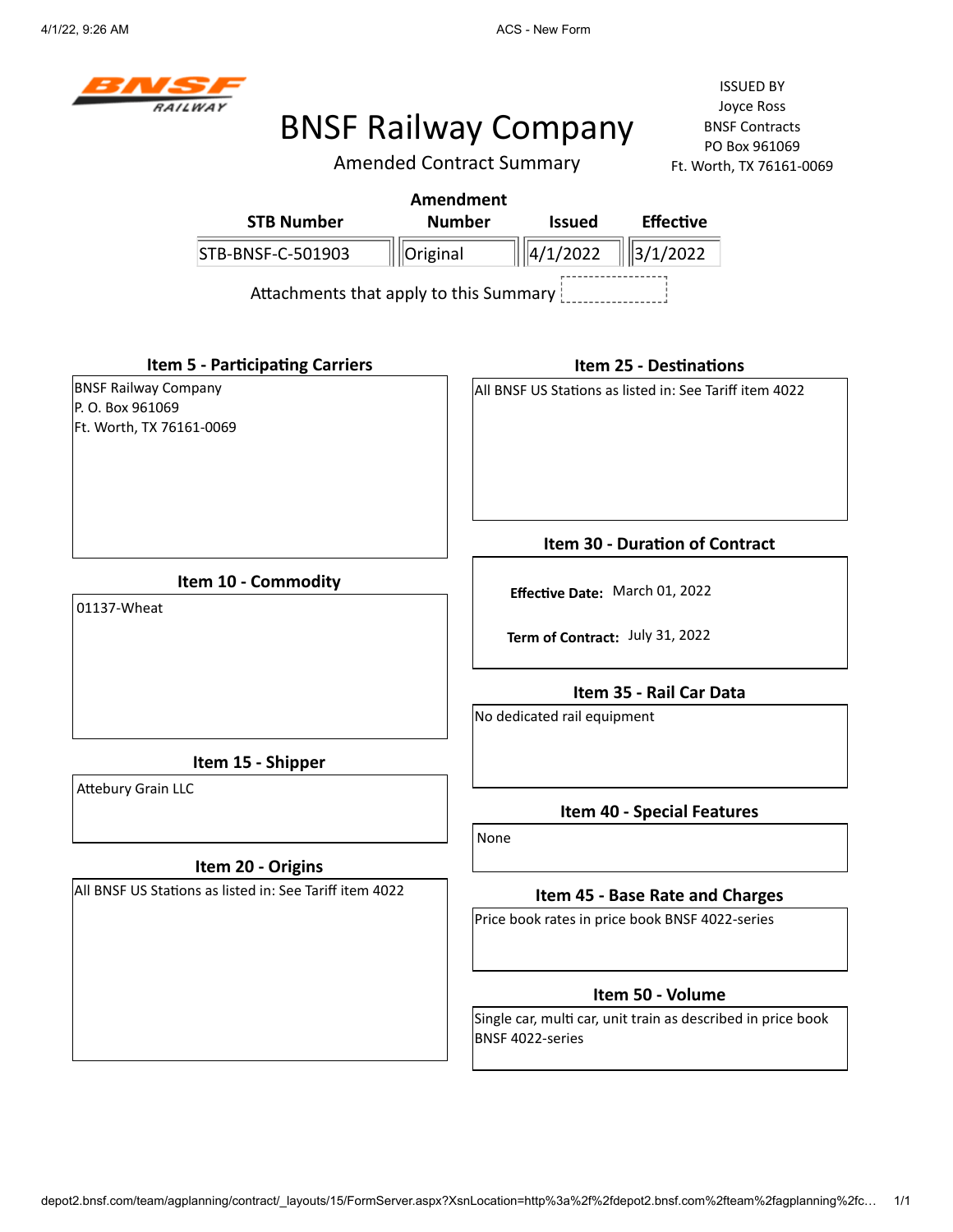

## BNSF Railway Company

Amended Contract Summary

| <b>STB Number</b>                                                          | <b>Amendment</b><br><b>Number</b><br><b>Effective</b><br><b>Issued</b>           |
|----------------------------------------------------------------------------|----------------------------------------------------------------------------------|
| STB-BNSF-C-501925                                                          | $\ 4/1/2022\ $<br>2/18/2022<br>Original                                          |
|                                                                            | Attachments that apply to this Summary                                           |
| <b>Item 5 - Participating Carriers</b>                                     | <b>Item 25 - Destinations</b>                                                    |
| <b>BNSF Railway Company</b><br>P.O. Box 961069<br>Ft. Worth, TX 76161-0069 | All BNSF US Stations as listed in: See Tariff item 4022                          |
|                                                                            | <b>Item 30 - Duration of Contract</b>                                            |
| Item 10 - Commodity<br>01144-Soybeans                                      | Effective Date: February 18, 2022                                                |
|                                                                            | Term of Contract: March 31, 2022                                                 |
|                                                                            | Item 35 - Rail Car Data                                                          |
|                                                                            | No dedicated rail equipment                                                      |
| Item 15 - Shipper                                                          |                                                                                  |
| Berthold Farmers Elevator Co                                               | <b>Item 40 - Special Features</b>                                                |
|                                                                            | None                                                                             |
| Item 20 - Origins                                                          |                                                                                  |
| All BNSF US Stations as listed in: See Tariff item 4022                    | Item 45 - Base Rate and Charges                                                  |
|                                                                            | Price book rates in price book BNSF 4022-series                                  |
|                                                                            | Item 50 - Volume                                                                 |
|                                                                            | Single car, multi car, unit train as described in price book<br>BNSF 4022-series |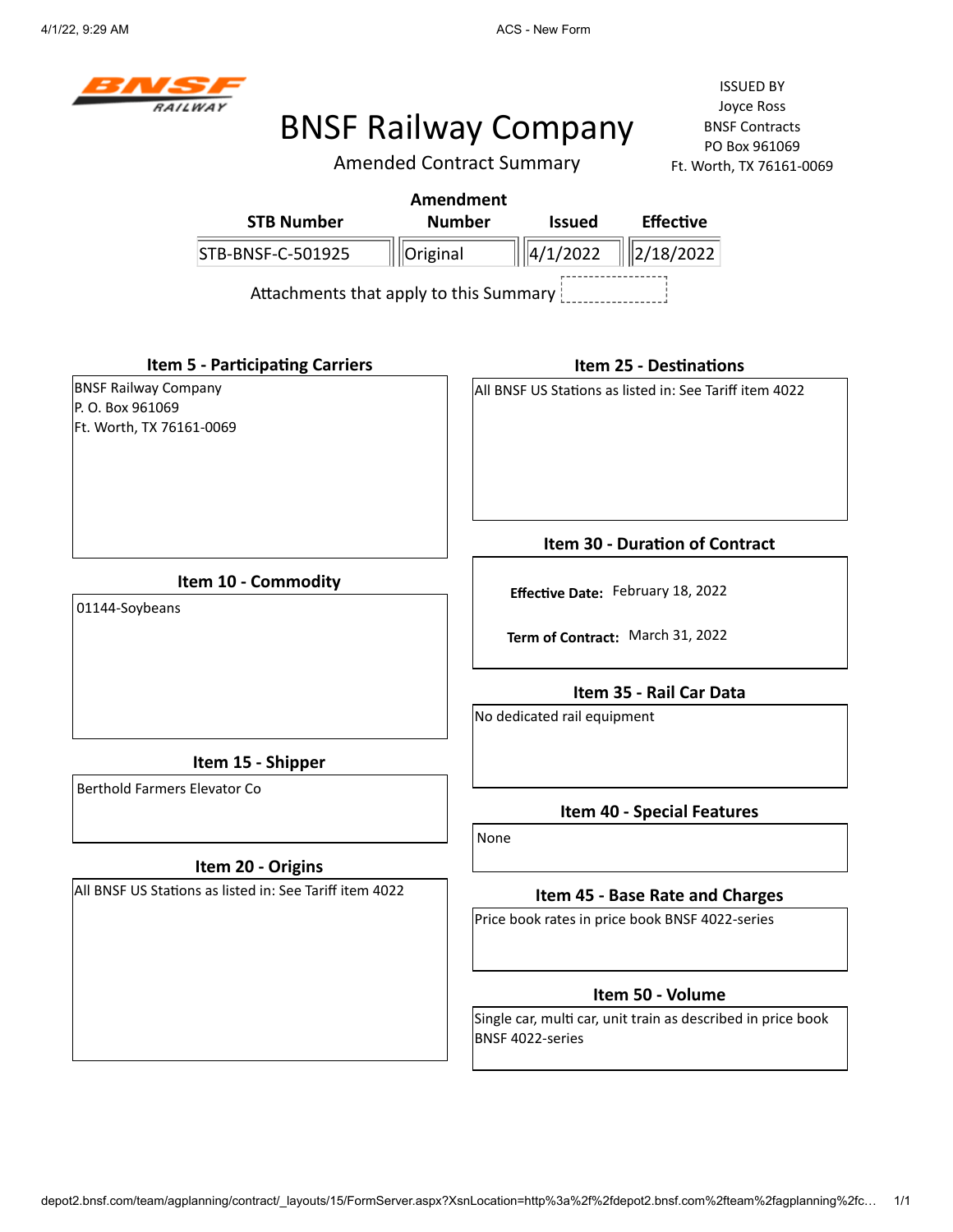

## BNSF Railway Company

Amended Contract Summary

|                                                                             |                                                         | <b>Amendment</b>                                                   |                                                         |                                                              |  |  |  |
|-----------------------------------------------------------------------------|---------------------------------------------------------|--------------------------------------------------------------------|---------------------------------------------------------|--------------------------------------------------------------|--|--|--|
|                                                                             | <b>STB Number</b>                                       | <b>Number</b>                                                      | <b>Issued</b>                                           | <b>Effective</b>                                             |  |  |  |
|                                                                             | STB-BNSF-C-501929                                       | Original                                                           | 4/1/2022                                                | 3/14/2022                                                    |  |  |  |
|                                                                             | Attachments that apply to this Summary                  |                                                                    |                                                         |                                                              |  |  |  |
|                                                                             | <b>Item 5 - Participating Carriers</b>                  |                                                                    |                                                         | <b>Item 25 - Destinations</b>                                |  |  |  |
| <b>BNSF Railway Company</b><br>P. O. Box 961069<br>Ft. Worth, TX 76161-0069 |                                                         |                                                                    | All BNSF US Stations as listed in: See Tariff item 4022 |                                                              |  |  |  |
|                                                                             |                                                         |                                                                    |                                                         | Item 30 - Duration of Contract                               |  |  |  |
| 01137-Wheat                                                                 | Item 10 - Commodity                                     | Effective Date: March 14, 2022<br>Term of Contract: March 31, 2022 |                                                         |                                                              |  |  |  |
|                                                                             |                                                         |                                                                    | No dedicated rail equipment                             | Item 35 - Rail Car Data                                      |  |  |  |
|                                                                             | Item 15 - Shipper                                       |                                                                    |                                                         |                                                              |  |  |  |
| CHS, Inc                                                                    |                                                         |                                                                    |                                                         | <b>Item 40 - Special Features</b>                            |  |  |  |
|                                                                             | Item 20 - Origins                                       | None                                                               |                                                         |                                                              |  |  |  |
|                                                                             | All BNSF US Stations as listed in: See Tariff item 4022 |                                                                    | Item 45 - Base Rate and Charges                         |                                                              |  |  |  |
|                                                                             |                                                         |                                                                    |                                                         | Price book rates in price book BNSF 4022-series              |  |  |  |
|                                                                             |                                                         |                                                                    |                                                         | Item 50 - Volume                                             |  |  |  |
|                                                                             |                                                         |                                                                    | BNSF 4022-series                                        | Single car, multi car, unit train as described in price book |  |  |  |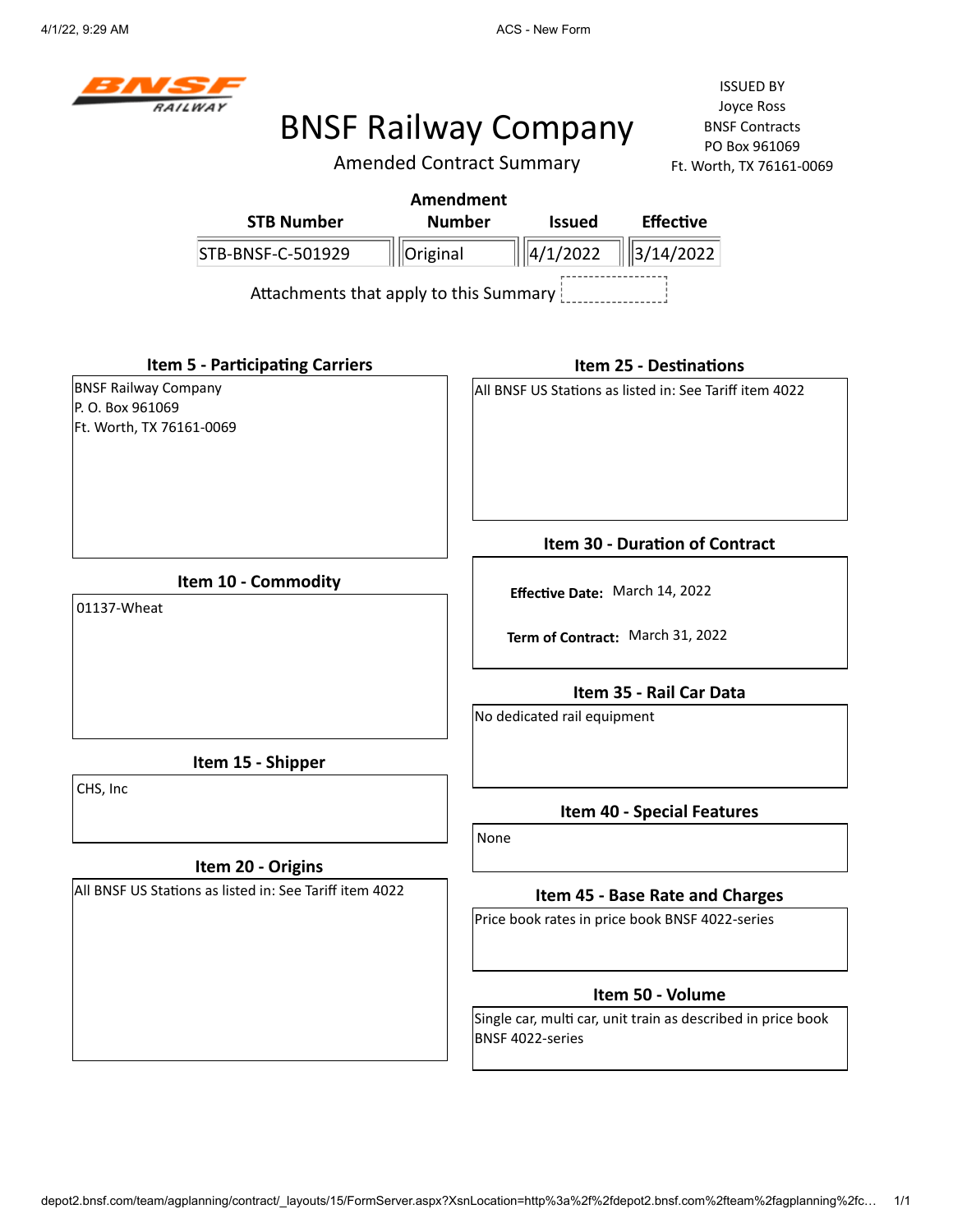4/1/22, 9:31 AM ACS - New Form



# BNSF Railway Company

Amended Contract Summary

|                               |                                                         | <b>Amendment</b> |                                   |                             |                                                              |  |
|-------------------------------|---------------------------------------------------------|------------------|-----------------------------------|-----------------------------|--------------------------------------------------------------|--|
|                               | <b>STB Number</b>                                       | <b>Number</b>    |                                   | <b>Issued</b>               | <b>Effective</b>                                             |  |
|                               | STB-BNSF-C-501937                                       | Original         |                                   | 4/1/2022                    | 11/5/2021                                                    |  |
|                               | Attachments that apply to this Summary                  |                  |                                   |                             |                                                              |  |
|                               | <b>Item 5 - Participating Carriers</b>                  |                  |                                   |                             | <b>Item 25 - Destinations</b>                                |  |
| <b>BNSF Railway Company</b>   |                                                         |                  |                                   |                             | All BNSF US Stations as listed in: See Tariff item 4022      |  |
| P. O. Box 961069              |                                                         |                  |                                   |                             |                                                              |  |
| Ft. Worth, TX 76161-0069      |                                                         |                  |                                   |                             |                                                              |  |
|                               |                                                         |                  |                                   |                             | Item 30 - Duration of Contract                               |  |
|                               | Item 10 - Commodity                                     |                  |                                   |                             |                                                              |  |
| 01137-Wheat                   |                                                         |                  | Effective Date: November 05, 2021 |                             |                                                              |  |
|                               |                                                         |                  |                                   |                             | Term of Contract: December 07, 2021                          |  |
|                               |                                                         |                  |                                   |                             | Item 35 - Rail Car Data                                      |  |
|                               |                                                         |                  |                                   | No dedicated rail equipment |                                                              |  |
|                               | Item 15 - Shipper                                       |                  |                                   |                             |                                                              |  |
| Consolidated Grain & Barge Co |                                                         |                  |                                   |                             | <b>Item 40 - Special Features</b>                            |  |
|                               |                                                         |                  | None                              |                             |                                                              |  |
|                               | Item 20 - Origins                                       |                  |                                   |                             |                                                              |  |
|                               | All BNSF US Stations as listed in: See Tariff item 4022 |                  |                                   |                             | Item 45 - Base Rate and Charges                              |  |
|                               |                                                         |                  |                                   |                             | Price book rates in price book BNSF 4022-series              |  |
|                               |                                                         |                  |                                   |                             | Item 50 - Volume                                             |  |
|                               |                                                         |                  |                                   | BNSF 4022-series            | Single car, multi car, unit train as described in price book |  |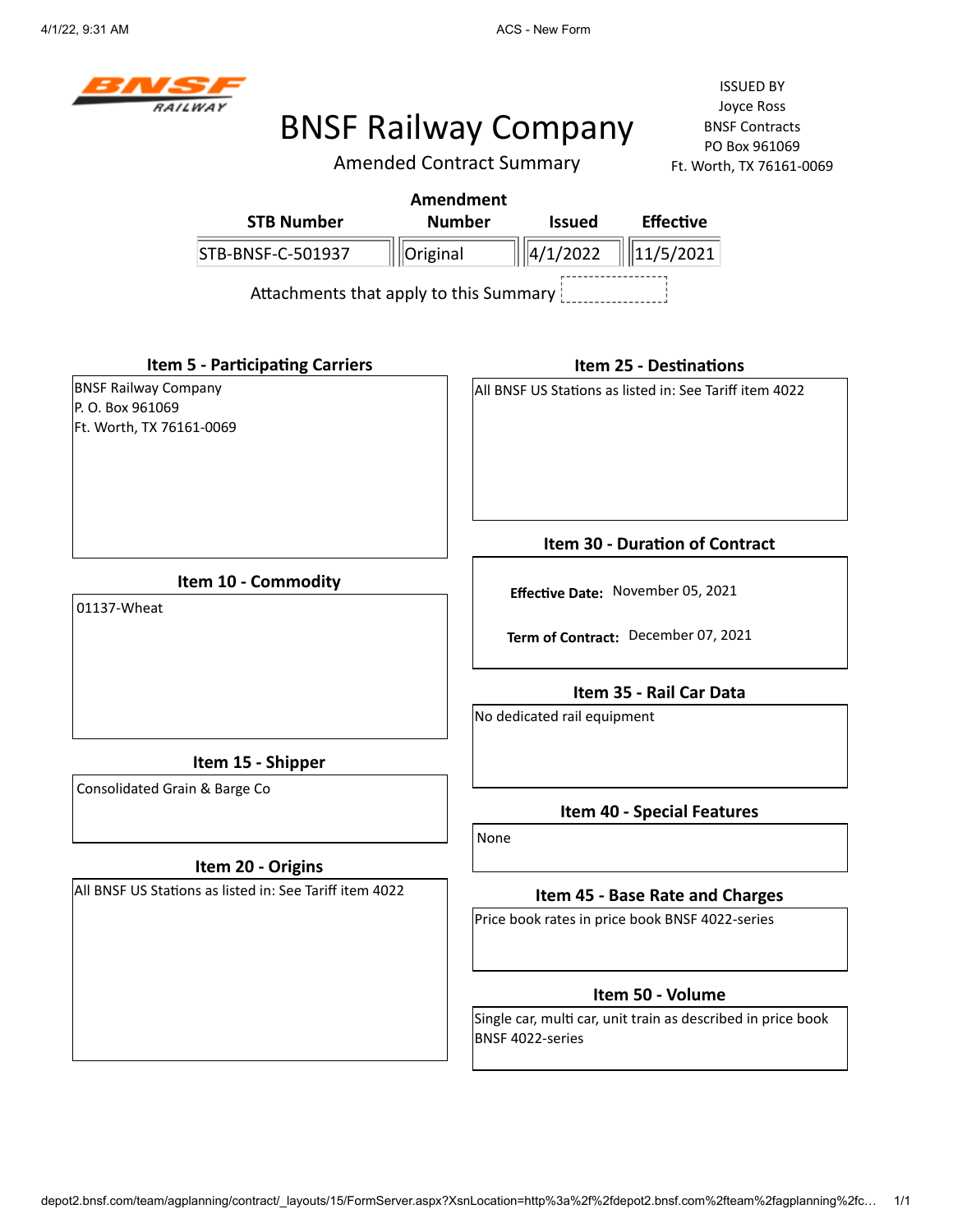

## BNSF Railway Company

Amended Contract Summary

|                                                                             |                                        | <b>Amendment</b> |                                                                         |                             |                                                 |                                                              |  |
|-----------------------------------------------------------------------------|----------------------------------------|------------------|-------------------------------------------------------------------------|-----------------------------|-------------------------------------------------|--------------------------------------------------------------|--|
|                                                                             | <b>STB Number</b>                      | <b>Number</b>    |                                                                         | <b>Issued</b>               | <b>Effective</b>                                |                                                              |  |
|                                                                             | STB-BNSF-C-501959                      | Original         |                                                                         | $\ 4/1/2022\ $              | 10/29/2                                         |                                                              |  |
|                                                                             | Attachments that apply to this Summary |                  |                                                                         |                             |                                                 |                                                              |  |
|                                                                             | <b>Item 5 - Participating Carriers</b> |                  |                                                                         |                             | <b>Item 25 - Destinations</b>                   |                                                              |  |
| <b>BNSF Railway Company</b><br>P. O. Box 961069<br>Ft. Worth, TX 76161-0069 |                                        |                  | All BNSF US Stations as listed in: See Tariff item 4022                 |                             |                                                 |                                                              |  |
|                                                                             |                                        |                  |                                                                         |                             | Item 30 - Duration of Contract                  |                                                              |  |
| Item 10 - Commodity<br>01137-Wheat                                          |                                        |                  | Effective Date: October 29, 2021<br>Term of Contract: November 01, 0221 |                             |                                                 |                                                              |  |
|                                                                             |                                        |                  |                                                                         | No dedicated rail equipment | Item 35 - Rail Car Data                         |                                                              |  |
|                                                                             | Item 15 - Shipper                      |                  |                                                                         |                             |                                                 |                                                              |  |
| Agrex Inc                                                                   |                                        |                  | None                                                                    |                             | <b>Item 40 - Special Features</b>               |                                                              |  |
|                                                                             | Item 20 - Origins                      |                  |                                                                         |                             |                                                 |                                                              |  |
| All BNSF US Stations as listed in: See Tariff item 4022                     |                                        |                  | Item 45 - Base Rate and Charges                                         |                             |                                                 |                                                              |  |
|                                                                             |                                        |                  |                                                                         |                             | Price book rates in price book BNSF 4022-series |                                                              |  |
|                                                                             |                                        |                  |                                                                         |                             | Item 50 - Volume                                |                                                              |  |
|                                                                             |                                        |                  |                                                                         | BNSF 4022-series            |                                                 | Single car, multi car, unit train as described in price book |  |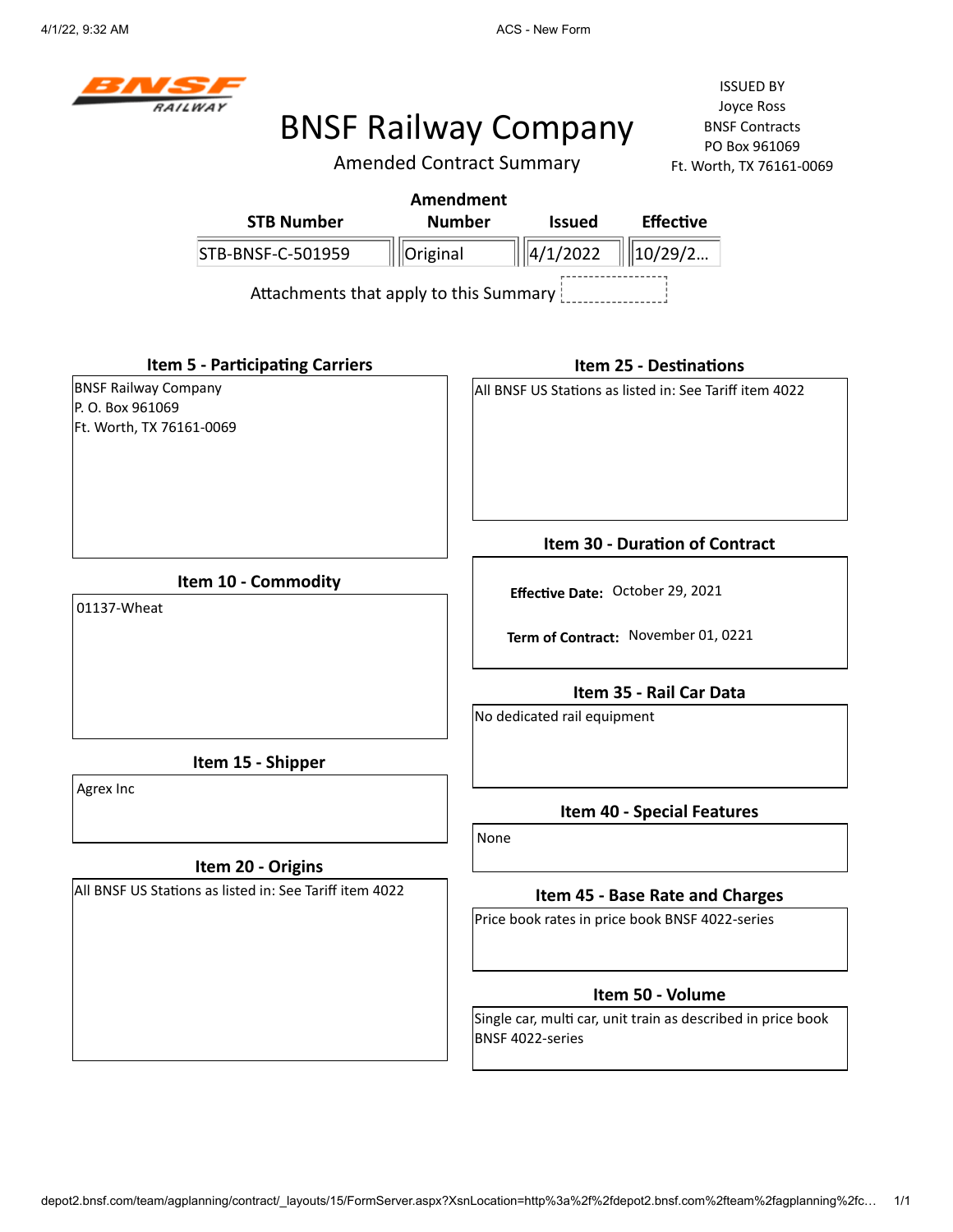4/1/22, 9:34 AM ACS - New Form



## BNSF Railway Company

Amended Contract Summary

ISSUED BY Joyce Ross BNSF Contracts PO Box 961069 Ft. Worth, TX 76161-0069

|                                                                             |                                                         | <b>Amendment</b> |                                 |                                |                                                              |  |
|-----------------------------------------------------------------------------|---------------------------------------------------------|------------------|---------------------------------|--------------------------------|--------------------------------------------------------------|--|
|                                                                             | <b>STB Number</b>                                       | <b>Number</b>    |                                 | <b>Issued</b>                  | <b>Effective</b>                                             |  |
|                                                                             | STB-BNSF-C-501960                                       | Original         |                                 | 4/1/2022                       | 3/16/2022                                                    |  |
|                                                                             | Attachments that apply to this Summary                  |                  |                                 |                                |                                                              |  |
|                                                                             | <b>Item 5 - Participating Carriers</b>                  |                  |                                 |                                | <b>Item 25 - Destinations</b>                                |  |
| <b>BNSF Railway Company</b><br>P. O. Box 961069<br>Ft. Worth, TX 76161-0069 |                                                         |                  |                                 |                                | All BNSF US Stations as listed in: See Tariff item 4022      |  |
|                                                                             |                                                         |                  |                                 |                                | Item 30 - Duration of Contract                               |  |
| 01137-Wheat                                                                 | Item 10 - Commodity                                     |                  | Effective Date: March 16, 2022  |                                |                                                              |  |
|                                                                             |                                                         |                  |                                 | Term of Contract: May 31, 2022 |                                                              |  |
|                                                                             |                                                         |                  |                                 |                                | Item 35 - Rail Car Data                                      |  |
|                                                                             |                                                         |                  |                                 | No dedicated rail equipment    |                                                              |  |
|                                                                             | Item 15 - Shipper                                       |                  |                                 |                                |                                                              |  |
| ADM-Benson Quinn                                                            |                                                         |                  |                                 |                                | <b>Item 40 - Special Features</b>                            |  |
|                                                                             |                                                         |                  | None                            |                                |                                                              |  |
|                                                                             | Item 20 - Origins                                       |                  |                                 |                                |                                                              |  |
|                                                                             | All BNSF US Stations as listed in: See Tariff item 4022 |                  | Item 45 - Base Rate and Charges |                                |                                                              |  |
|                                                                             |                                                         |                  |                                 |                                | Price book rates in price book BNSF 4022-series              |  |
|                                                                             |                                                         |                  |                                 |                                | Item 50 - Volume                                             |  |
|                                                                             |                                                         |                  |                                 | BNSF 4022-series               | Single car, multi car, unit train as described in price book |  |

depot2.bnsf.com/team/agplanning/contract/\_layouts/15/FormServer.aspx?XsnLocation=http%3a%2f%2fdepot2.bnsf.com%2fteam%2fagplanning%2fc… 1/1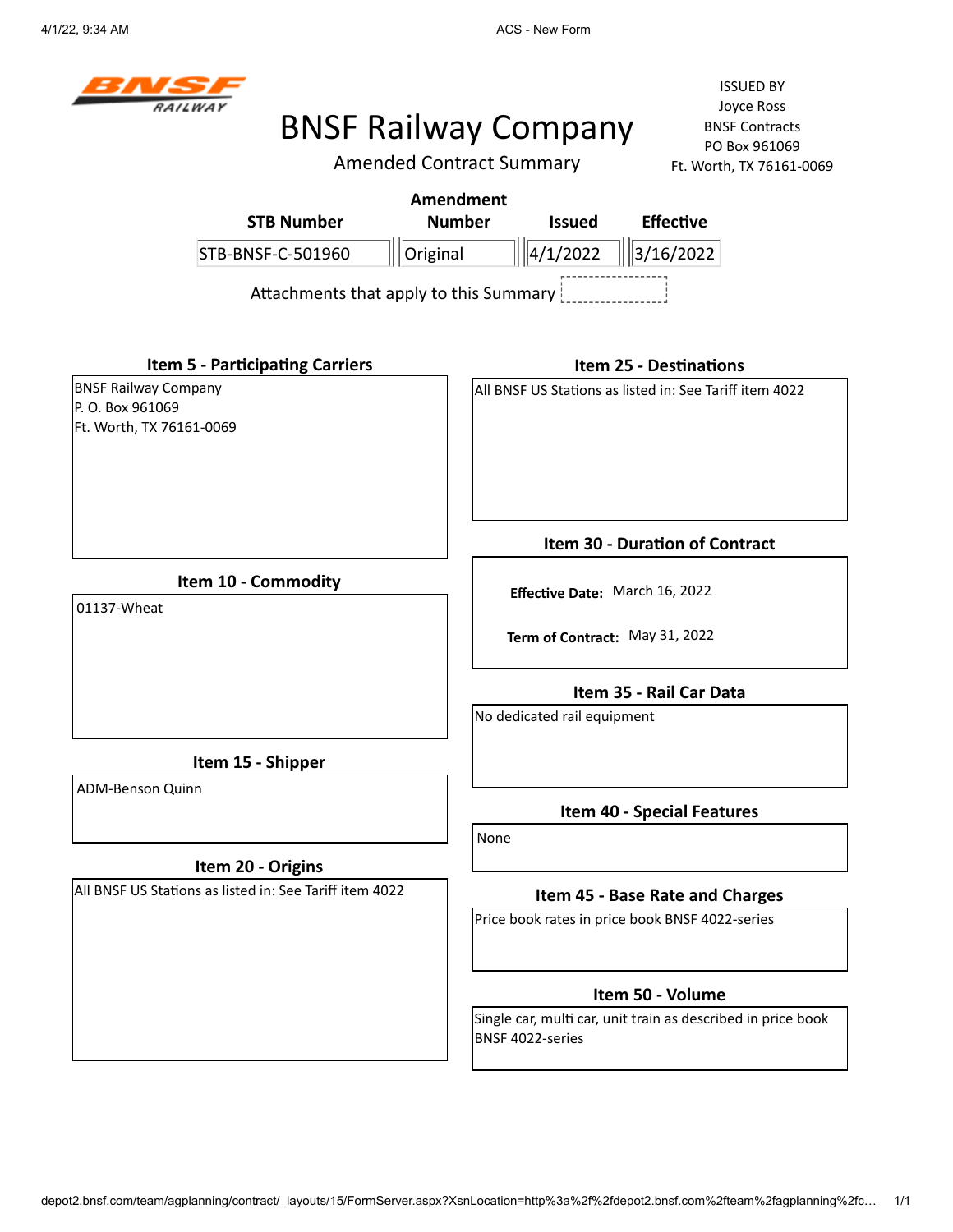4/1/22, 9:38 AM **ACS - New Form ACS** - New Form



# BNSF Railway Company

Amended Contract Summary

|                                                                             |                                                         | <b>Amendment</b> |                                                 |                                                              |  |  |
|-----------------------------------------------------------------------------|---------------------------------------------------------|------------------|-------------------------------------------------|--------------------------------------------------------------|--|--|
|                                                                             | <b>STB Number</b>                                       | <b>Number</b>    | <b>Issued</b>                                   | <b>Effective</b>                                             |  |  |
|                                                                             | STB-BNSF-C-501965                                       | Original         | 4/1/2022                                        | 2/24/2022                                                    |  |  |
|                                                                             | Attachments that apply to this Summary                  |                  |                                                 |                                                              |  |  |
|                                                                             | <b>Item 5 - Participating Carriers</b>                  |                  |                                                 | <b>Item 25 - Destinations</b>                                |  |  |
| <b>BNSF Railway Company</b><br>P. O. Box 961069<br>Ft. Worth, TX 76161-0069 |                                                         |                  |                                                 | All BNSF US Stations as listed in: See Tariff item 4022      |  |  |
|                                                                             |                                                         |                  |                                                 | Item 30 - Duration of Contract                               |  |  |
|                                                                             | Item 10 - Commodity                                     |                  |                                                 |                                                              |  |  |
| 01137-Wheat                                                                 |                                                         |                  | Effective Date: February 24, 2022               |                                                              |  |  |
|                                                                             |                                                         |                  |                                                 | Term of Contract: February 25, 2022                          |  |  |
|                                                                             |                                                         |                  |                                                 | Item 35 - Rail Car Data                                      |  |  |
|                                                                             |                                                         |                  | No dedicated rail equipment                     |                                                              |  |  |
|                                                                             | Item 15 - Shipper                                       |                  |                                                 |                                                              |  |  |
| Consolidated Grain & Barge Co                                               |                                                         |                  |                                                 |                                                              |  |  |
|                                                                             |                                                         |                  |                                                 | Item 40 - Special Features                                   |  |  |
|                                                                             | Item 20 - Origins                                       |                  | None                                            |                                                              |  |  |
|                                                                             | All BNSF US Stations as listed in: See Tariff item 4022 |                  |                                                 | Item 45 - Base Rate and Charges                              |  |  |
|                                                                             |                                                         |                  | Price book rates in price book BNSF 4022-series |                                                              |  |  |
|                                                                             |                                                         |                  |                                                 | Item 50 - Volume                                             |  |  |
|                                                                             |                                                         |                  | BNSF 4022-series                                | Single car, multi car, unit train as described in price book |  |  |